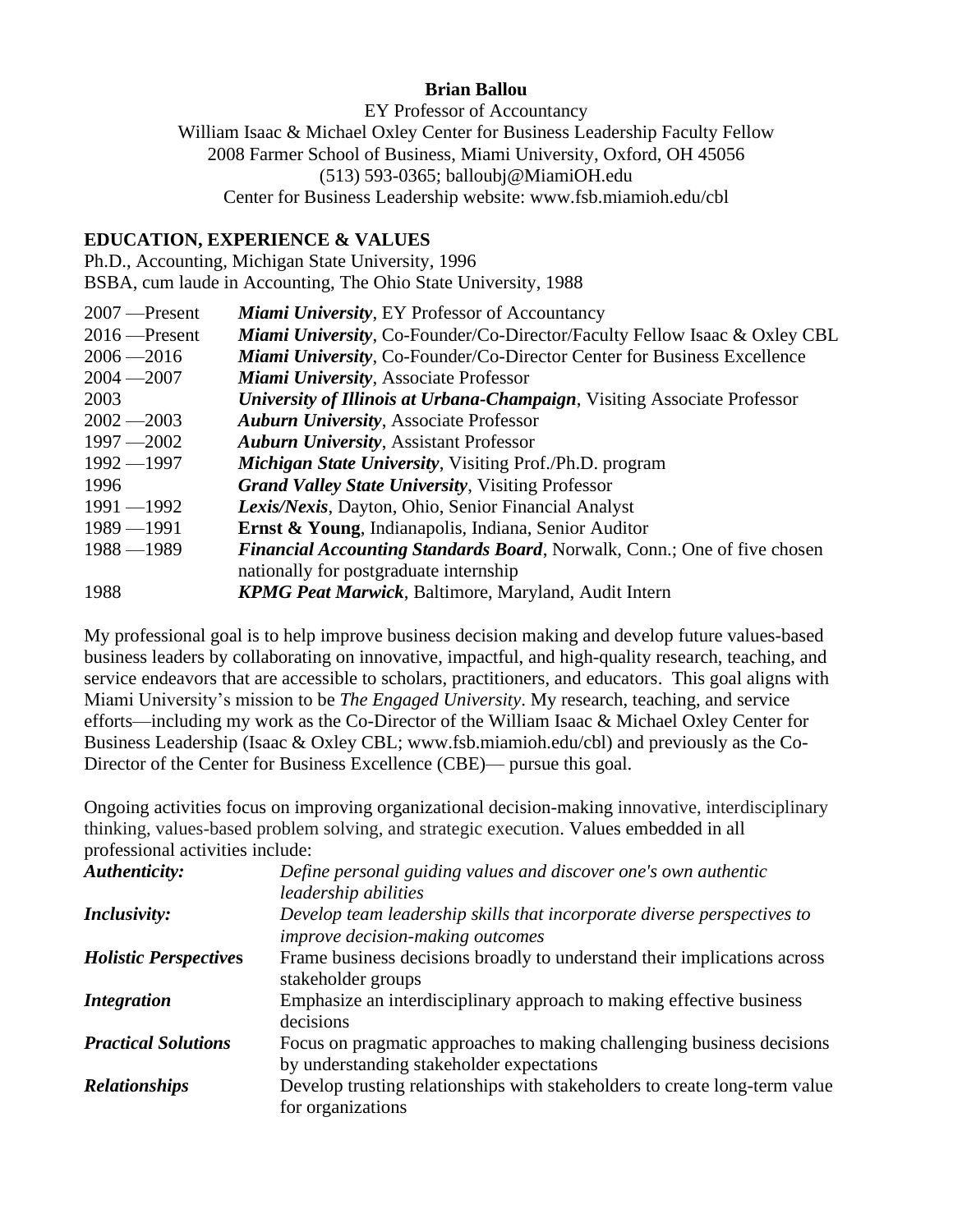# **Page 2 - Brian Ballou**

# **EXECUTIVE SUMMARY OF KEY ACCOMPLISHMENTS**

Co-Founded (with Megan Gerhardt and Dan Heitger) of the Isaac & Oxley CBL in 2016, having previously Co-Founded the CBE in 2006 (with Dan Heitger). Combined Isaac & Oxley CBL/CBE Summary Statistics (2006-2018)

- Bequests from Named Center Donors William Isaac & Michael Oxley (2021) = \$3,000,000
- Operating Funds Received from Gifts and Registration Fees (2006-2021) = \$1,500,000
- Operating Funds Received from Farmer School  $(2016-2018) = $345,000$
- Research Grants Received from Federal Government  $= $1,178,000$  for DHS Grant
- Number of undergraduate and graduate student interactions at Center events: 1,075
- Number of Faculty and Administrators Interacting with Center Co-Directors: 145
- Approximate Number of Professionals Exposed to Center Co-Directors: 3,000
- Approximate Number of Organizations Exposed to Center Co-Directors: 800
- Number of Executives Who Have Served on the Center Advisory Board: 36 (16 Active)

Leader of Curriculum Innovation Project for Department of Accountancy (2013-Present) as longtime Chair of Curriculum Committee (2007 – Present). Project has involved three-year research study with extensive onsite interviews with over 25 executives and 50 leading accounting scholars from across the U.S.; and developing, administering and analyzing results from a survey of over 400 FSB alumni (led to publication); department development of new learning objectives and a datadriven decision making (3DM) Framework used in all accounting courses; field trip to Chicago developed by me to visit six organizations; on-going department workshops to exchange ideas and findings with departmental faculty; successful accreditation reviews based on curriculum innovation in 2016 and 2020; a faculty Curriculum Innovation Portal on Canvas; a summer curriculum grant funding program sponsored by KPMG; and new innovative projects being offered and assessed by faculty in all core and Master of Accountancy courses.

Co-Founding the Isaac & Oxley CBL was the result of a *12-month intensive process* in which the CBL Co-Directors were tasked to design a world-class leadership program. This process led to the creation of the Isaac & Oxley CBL in May 2016. The Co-Directors are continuing to work with the Dean's Office and University Advancement to raise necessary funds to realize the Center's vision. The goal of the Isaac &Oxley CBL is to provide opportunities and funding to as many interested students and faculty as possible to foster research and initiatives that are consistent with the vision and mission of the Center.

Developed and delivered the content and video for 50 percent of the 2020 KPMG Virtual Internship Experience provided to all 2,300 of it summer interns in the United States. Along with Rick Tabor, Professor Emeritus at Auburn University, the five modules on interpersonal skills, business acumenindustry expertise, business acumen-understanding the client, data literacy, and professional judgment accounted for 45 hours of video presentations, readings, and exercise.

Received \$495,000 from Duke Energy, Huntington Bank, and U.S. Bank to fund six Inter-Disciplinary Case Competition events. The program now involves CBL Student Fellows and other interested students along with a team from Indiana University and in the past has involved combinations of Indiana University, Miami University, the University of Cincinnati and Xavier University. The cases, developed by the Isaac & Oxley CBL Co-Directors in collaboration with other faculty, are inter-disciplinary in nature and focus on the Isaac & Oxley CBL values to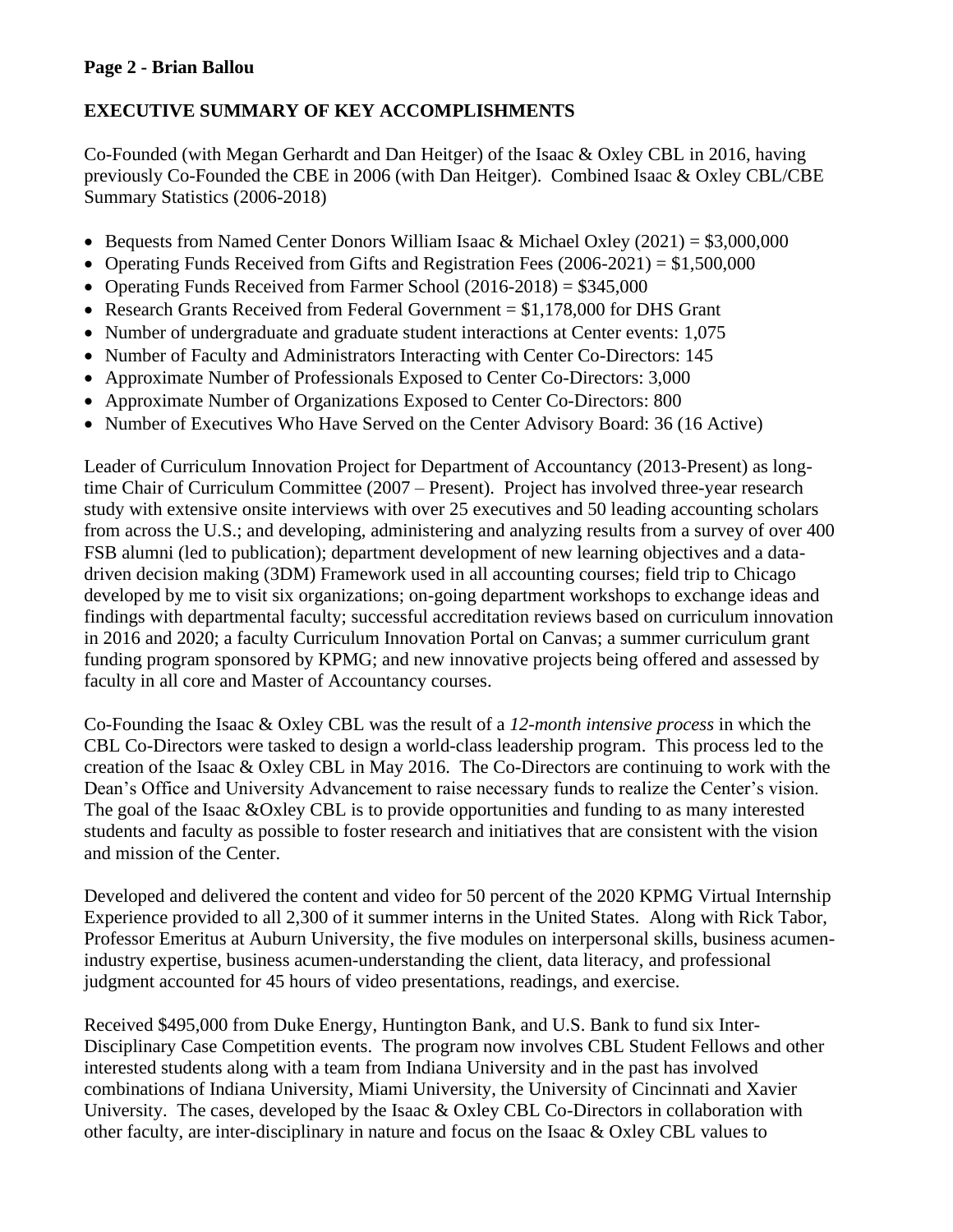## **Page 3 - Brian Ballou**

effectively develop successful outcomes. It concludes with the top team from each university gathering in Oxford to present solutions to executives from Duke Energy and Huntington Bank.

Co-authored, along with Dan Heitger, the cases used for the KPMG International Case Competition. 2014 – 2018. This program involves business students across majors from leading business schools from around the globe. The cases developed were on Emirates Airlines and the upscale hospitality industry (The Jumeirah Hotel Group and Dubai Parks & Resorts) for the 2014-16 competition held in Dubai; Corticeira Amorim data analytics and two cases on FinTech including Banco Santander 2016-17 competition held in Lisbon; and two cases share economy cases on Grab (based on Uber and Air BnB) for the 2017-18 competition held in Kuala Lumpur. The cases are used for the final competition rounds at the host site and involves 30 countries with teams of four presenters from business schools who won preliminary competitions within their country. Cases are then used the following year as the preliminary case across the globe to identify the 30 finalist teams in subsequent years. Approximately 27,000 students were exposed to the cases across the two-year period for each case and the cases are now being used in the Masters of Accountancy courses and CBL Executive & Governance Lab for CBL Student Fellows..

Commissioned to write a series of white papers (co-authored with Dan Heitger) for the American Institute of Certified Public Accountants and the Committee of Sponsoring Organizations to help them continue to evolve the emerging fields of enterprise risk management and sustainability reporting, which have been two areas of my research specialty for over a decade. 2013-2015.

Presented at the Prince of Wales Accounting for Sustainability Forum, St. James's Palace in London, on the state of sustainability in the United States. The Forum included over 200 global accounting, business, and political leaders, including the event's host, HRH Prince Charles; 2008.

Awarded a Certificate in conjunction with the 2009 *Lybrand Medal* research award from the Institute of Management Accountants for the research article "Measuring the Costs of Responding to Business Risks" published in *Management Accounting Quarterly.* The Lybrand Award is given to the "most outstanding article" published in Management Accounting Quarterly each year. Also awarded *Certificates of Merit* research award from the Institute of Management Accountants for my published research. 2010, 2009, 2008, and 2004.

Invited to serve on the AICPA's Strategic Advisory Panel to help the association achieve its Sustainability Initiative goals. Criteria for serving include being recognized as a "thought leader with expertise in the implementation of sustainability initiatives and in sustainability accounting, reporting, and assurance issues." 2009-2013.

Awarded 2014 Outstanding Educator (Cincy Magazine).

Named the EY Professor of Accountancy at Miami University's Farmer School of Business, Fall 2009.

Selected by Miami University Provost Jeffrey Herbst and Farmer School of Business Dean Roger Jenkins for presentation (along with my Promotion and Tenure dossier) to Miami University's Board of Trustees as a faculty member who "represents the very best of Miami" (Provost Herbst). February, 2007.

Received \$240,000 from KPMG and its Foundation from 2007-2013 to develop innovative and integrative curriculum modules that link the areas of corporate governance, risk management, and/or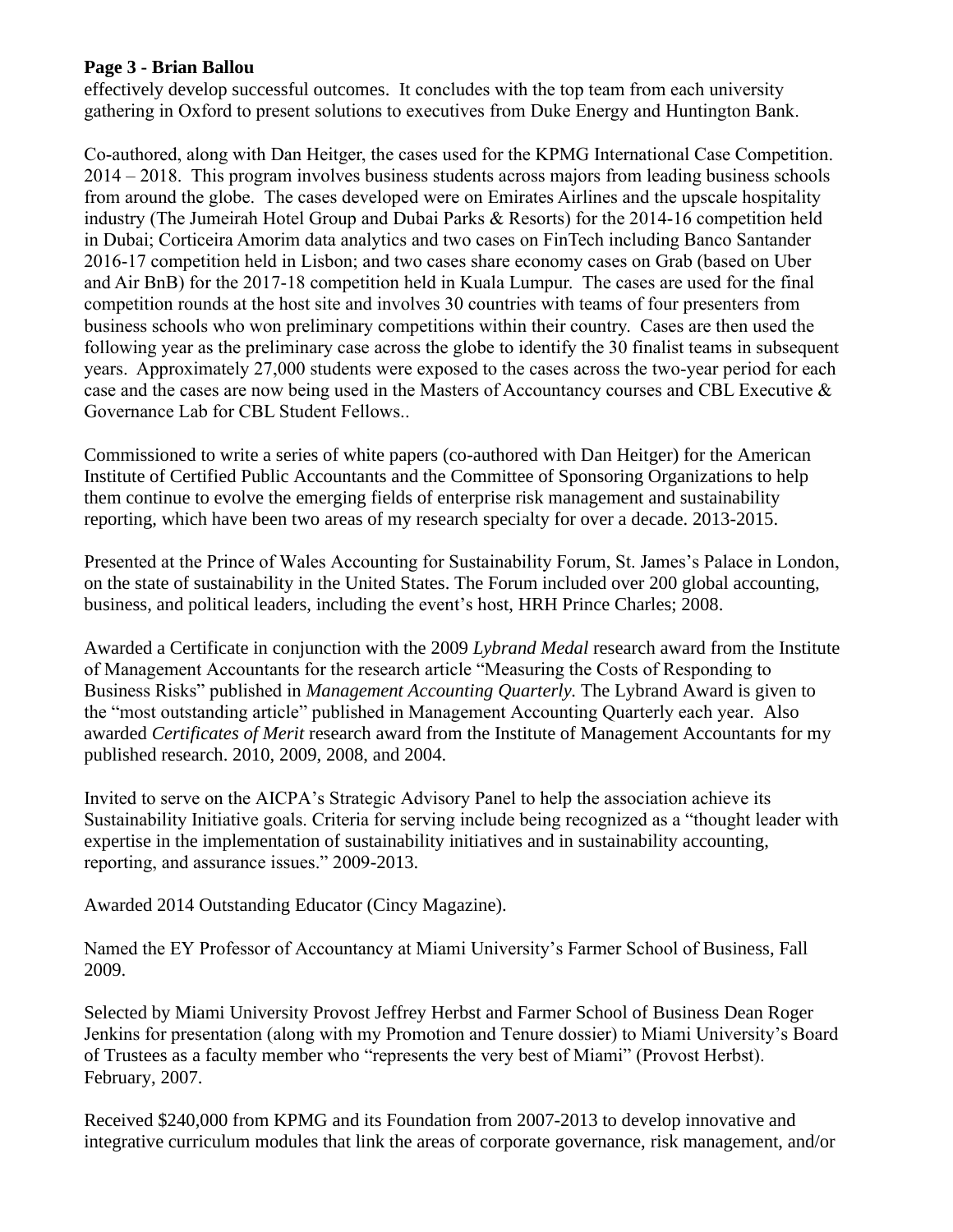## **Page 4 - Brian Ballou**

business reporting to other disciplines, such as management information systems, economics, strategic management, anthropology, statistics, and geology. Curriculum modules are available free of charge to universities around the globe.

Received commitment of \$240,000 from Ernst & Young to develop and deliver an annual three-day Business Excellence Summit at Miami University for 50 of the top business school students from around North America. The event was so successful that the Firm has quadrupled the event and moved it to Washington, D.C. as its Emerging Leaders Summit. 2008 – 15.

Invited to serve as a Co-Chair of the Top 100 Methodology Committee of the CROA Board of Governors. This committee is responsible for the criteria used to select the 100 Best Corporate Citizens list that appears in The CRO magazine annually; 2009-2012.

Invited to serve as the U.S. member of the Jury Panel of the Globe Sustainability Reporting Award given annually starting in 2009 at the Globe Forum in Stockholm, Sweden; 2009-2011.

The AICPA recognized that the Ballou, Heitger and Landes 2006 *Journal of Accountancy* article on assurance for corporate sustainability reporting ranked within the top 10 percent of all active articles accessed on its website during its first four years of publication.

**RESEARCH** Published and ongoing research examines the interrelationship between corporate governance, strategy, business processes, resiliency/risk management, performance measurement, stakeholder engagement, business reporting, and assurance.

### **Department and FSB Leadership**

I have helped lead the Department and serve the Farmer School in research in several ways as the EY Professor. I have served as a member of the FSB Research Committee since 2012 – 2019 and served as Chair for fourth consecutive years ending 2018-19. In the Department, I have provided professional contacts and data sources for a number of junior and senior faculty since co-founding the CBE (now CBL) in 2006. Both Dan Heitger and I have offered to help new hires who use human participants for experiments or conduct field studies using professional contacts to further their research agendas and enable them to achieve output levels sufficient for tenure and promotion. We have worked with a number of faculty on co-authored publications based on data sets previously gathered, access to proprietary data sets associated with the Center, connections with professionals and professional organizations with the Center, and invitations for the Center to develop field-study based cases and Federally-funded research projects. Finally, I provide mentoring to any interested probationary faculty with an objective for success at Miami University or beyond.

## **Publications**

Publications include *14* publications that the Miami University Department of Accountancy consider high-quality journals for Promotion & Tenure (high-quality American Accounting Association sectional journals or above), *8* publications in other peer-reviewed academic journals of lesser quality; *13* white papers and cases published by widely-respected organizations (AICPA, Bureau of National Affairs, COSO, EY, and KPMG); and *17* practitioner publications (most of which are widely circulated—Journal of Accountancy, Strategic Finance, Management Accounting Quarterly, etc.).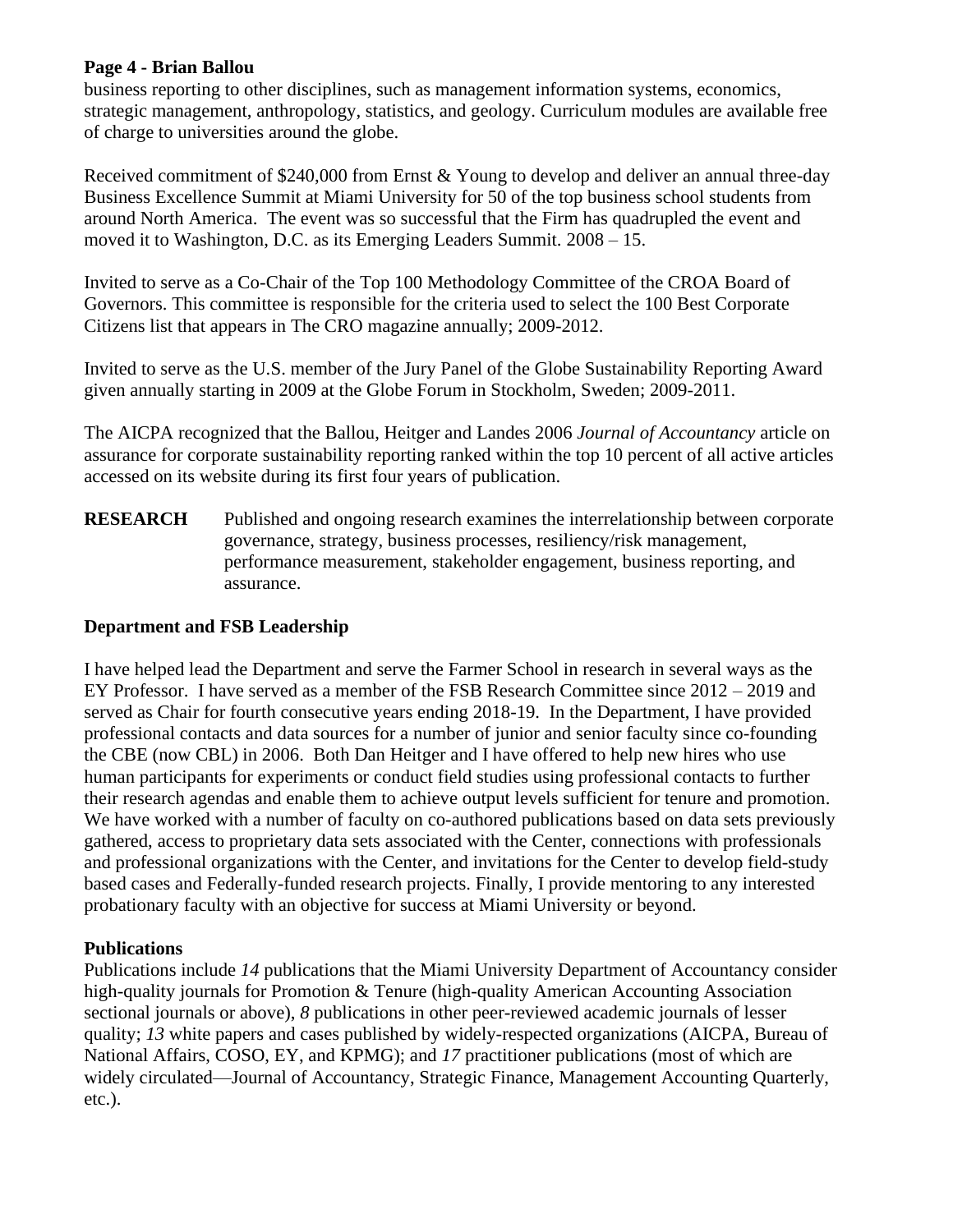### **Page 5 - Brian Ballou**

- (1) Ballou, Brian, Jon Grenier, and Drew Reffett. "Stakeholder Perceptions of Data and Analytics Auditing Techniques." *Accounting Horizons*. 2020. Forthcoming.
- (2) Brian Ballou, Dan Heitger, Les Heitger, Jon Pyzoha, and Drew Reffett. "The Effect of Experience and Client Preferred Outcomes on Accountants' Loss Valuation Judgments" *Journal of Forensic Accounting Research*. 2020. Volume 5 (1): 21-35
- (3) Chen, Po-Chang, Brian Ballou, Jon Grenier, and Dan Heitger. "Sustainability Assurance's Link to Reporting Quality." *Journal of Accountancy.* 2019 (October 10). www.journalofaccountnacy.com.
- (4) Ballou, Brian, Po-Chang Chen, Jon Grenier, and Dan Heitger. "Corporate Social Responsibility Assurance and Reporting Quality: Evidence from Restatements." *Journal of Accounting & Public Policy.* 2018*.* Volume 27: 167-88.
- (5) Ballou, Brian, Dan Heitger, and Dale Stoel. "Data-Driven Decision Making and its Impact on Accounting Undergraduate Curriculum." *Journal of Accounting Education*. 2018 Vol 44: 14  $-24.$
- (6) Stoel, Dale, Brian Ballou, and Dan Heitger. The Impact of Qualitative and Quantitative Risk Reporting on Risk Professionals' Strategic and Operational Risk Judgments. *Accounting Horizons.* December 2017. Vol. 31 (4): 53 – 69.
- (7) Brian Ballou and Dan Heitger. "Using Data & Analytics and Business Reporting to Enhance Value: Grab—A Malaysian Ride Share." *Forthcoming* KPMG LLP. Invited by KPMG and reviewed by a team of international partners from KPMG LLP.
- (8) Brian Ballou and Dan Heitger. "Corticeira Amorim: Using Data & Analytics to Recommend a Strategy for Seizing Opportunities and Identifying Threats." *Forthcoming*. KPMG LLP. Invited by KPMG and reviewed by a team of international partners from KPMG LLP.
- (9) Brian Ballou and Dan Heitger. "Using Financial Technology to Enhance Access to Financial Services for Underserved and Unserved Markets." *Forthcoming*. KPMG LLP. Invited by KPMG and reviewed by a team of international partners from KPMG LLP.
- (10) Brian Ballou and Dan Heitger. "Banco Santander: Using FinTech to Compete More Effectively with BBVA." *Forthcoming.* KPMG LLP. Invited by KPMG and reviewed by a team of international partners from KPMG LLP.
- (11) Ballou, Brian and Dan Heitger. Developing and Applying Expertise to the Upscale Hospitality Industry in Dubai. 2017. (https://www.kpmguniversityconnection.com/University/view/curriculum/?module\_id=128). Invited by KPMG and reviewed by a team of international partners from KPMG LLP.
- (12) Ballou, Brian, Megan Gerhardt, and Dan L. Heitger. Effectively Measuring Outsourcing Risk by Engaging Service Providers that Have Effective Service Controls Verified by an Independent Attester. *Credit and Financial Management Review*. 2017 Vol. 23 (1): 1 – 15.
- (13) Ballou, Brian and Dan Heitger. Achieving Strategic and Performance Objectives at Emirates Airlines, KPMG University Connection. 2016.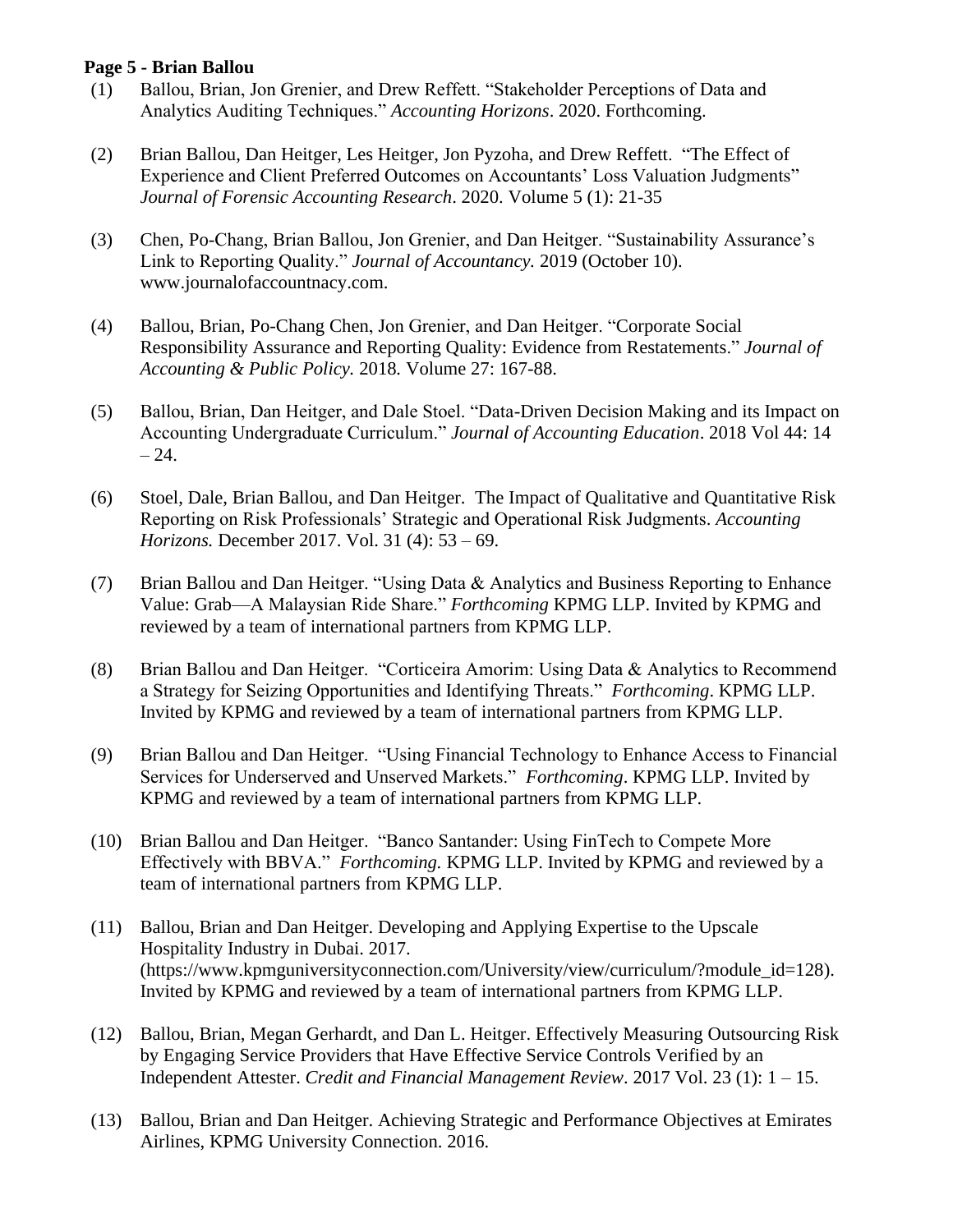### **Page 6 - Brian Ballou**

(https://www.kpmguniversityconnection.com/University/view/curriculum/?module\_id=3). Invited by KPMG and reviewed by a team of international partners from KPMG LLP.

- (14) Ballou, Brian and Dan Heitger. "Accounting for the Sustainability Cycle," New York: American Institute of Certified Public Accountants. October 2013. [\(www.aicpa.org/FRC\).](http://www.aicpa.org/FRC)) Invited white paper by AICPA and reviewed by external experts selected by AICPA.
- (15) Ernst & Young (Craig Faris, Brian Gilbert, and Brendan LeBlanc) and Miami University (Brian Ballou and Dan Heitger). "Demystifying Sustainability Risk: Integrating the Triple Bottom Line into an Enterprise Risk Management Program," May 2013, The Committee of Sponsoring Organizations of the Treadway Commission [\(www.coso.org\).](http://www.coso.org)/) Invited white paper by COSO and reviewed by external experts and COSO members.
- (16) Krzsus, Michel, Brian Ballou and Dan Heitger. "The Economics of Sustainability," June 2013, New York: American Institute of Certified Public Accountants [\(www.aicpa.org/FRC\).](http://www.aicpa.org/FRC)) Invited white paper by AICPA and reviewed by external experts selected by AICPA.
- (17) Stoel, Dale, Brian Ballou, and Dan Heitger. "Risk Reports and Perceptions," New York: Risk and Insurance Management Society (RIMS). October 2013. Invited white paper by RIMS and reviewed by external experts selected by RIMS.
- (18) Ballou, Brian, Dan Heitger, and Tim Eaton, "Schneider Electric North America: Demonstrating the Business Value of Safety, Health and Environmental Programs." 2013. National Safety Council—Invited case and teaching notes by Schneider Electric as one element of it receiving the NSC's Robert W. Campbell Award for internal safety practices.
- (19) Ballou, Brian, Ryan Casey, Jon Grenier, and Dan Heitger. "Exploring the Perceived Effectiveness of Sustainability Initiatives: Opportunities for Accounting Research." *Accounting Horizons.* June 2012, Vol. 26 (2): 265-288.
- (20) Grenier, Jonathan, Brian Ballou, and Seth Philip. "Enhancing Perceived and Actual Audit Committee Effectiveness through Financial Expert Certification." *Current Issues in Auditing* December 2012, Vol 6 (2): A15-A25.
- (21) Reffett, Andrew, Billy Brewster, and Brian Ballou. "Comparing Auditor versus Non-auditor Assessments of Auditor Liability in Cases of Alleged Auditor Negligence." *Auditing: A Journal of Practice & Theory* August 2012, Vol 31 (3): 125-148.
- (22) Stoel, D., Ballou, B., and D. Heitger. 2011. Board of Director Perceptions of Risk Management Information: Analysis of COSO's Strengthening Enterprise Risk Management for Strategic Advantage. *Management Accounting Quarterly* Summer 2011, Vol. 12 (4): 14- 22.
- (23) Ballou, Brian, Dan Heitger, and Thomas Schultz, "The Actions to Value Framework: Linking Management Behavior to Long-Term Organizational Value," *Management Accounting Quarterly*, Summer 2010, Vol. 11 (4): 1 - 9.
- (24) Ballou, Brian, Dan Heitger, and Laura Donnell. 2010. "Creating Effective Dashboards to Improve Executive Decisions and Board Oversight." *Strategic Finance* March 2010, Vol. 91: 26-32.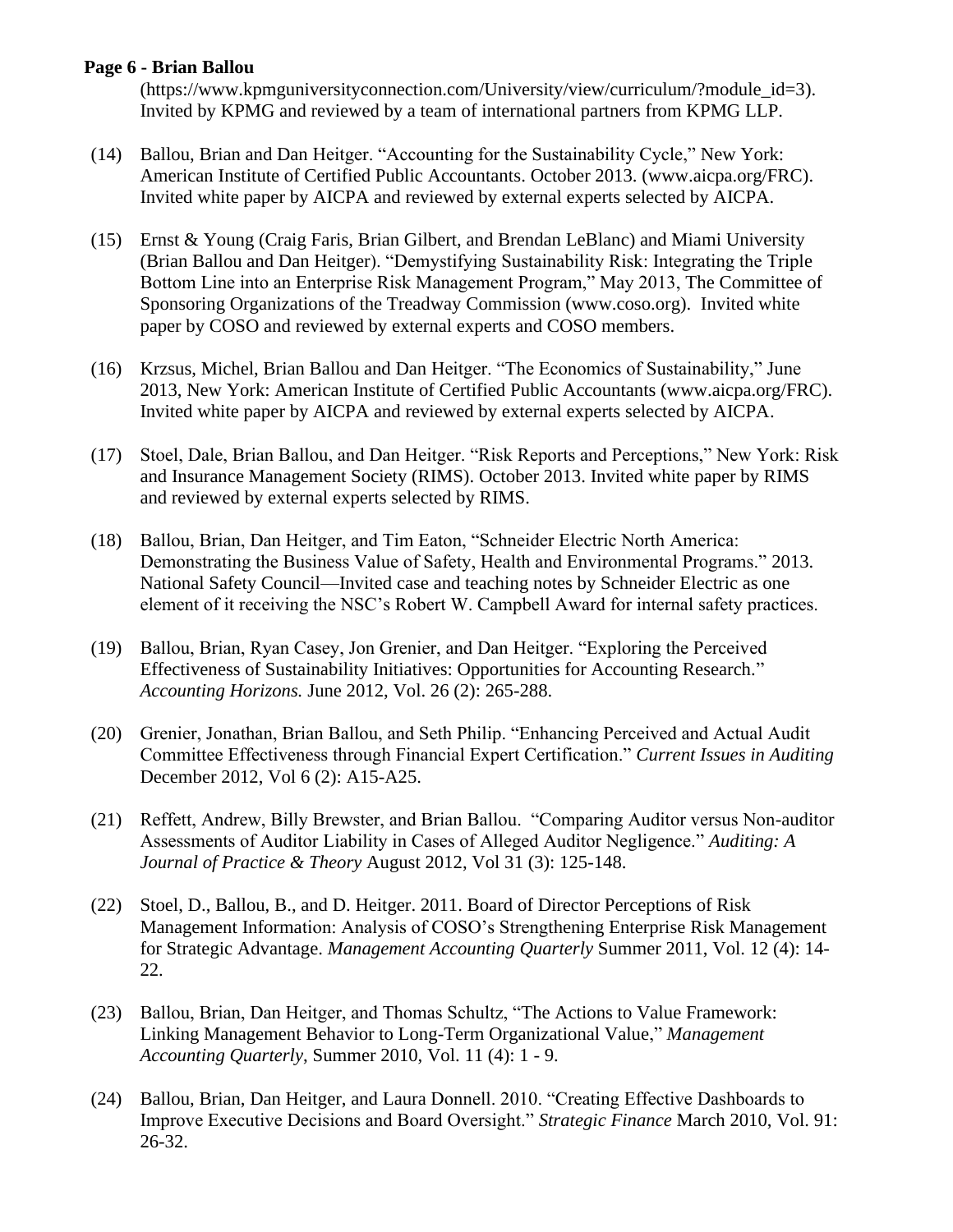### **Page 7 - Brian Ballou**

- (25) Mueller, Jennifer, Brian Ballou, and Paul Zikmund, "Public Relations Associates: Investigating Cost Assignment Fraud," *Journal of Forensic & Investigative Accounting*, July – December 2009, Vol. 1 (2): 1-20.
- (26) Ballou, Brian, Dan Heitger, and Thomas Schultz, "Measuring the Costs of Responses to Business Risks," *Management Accounting Quarterly* Winter 2009, Vol 10: 1 -11.
- (27) Ballou, Brian, James Cashell and Dan Heitger, "Alternatives for Addressing Major Challenges in Teaching Introductory Auditing Courses," *Journal of Accounting Education.* December 2008, Vol 26: 231-244.
- (28) Ballou, Brian and Dan Heitger, "Kofenya: The Role of Accounting Information in Managing the Risks of a New Business," *Issues in Accounting Education*. May 2008, Vol 23: 211-228.
- (29) Ballou, Brian and Dan Heitger. "Integrating Governance, Risk, and Reporting to Create Long-Term Value." *Strategic Finance*. May 2008, Vol. 89: 36-41.
- (30) Cashell, James, Brian Ballou and Dan Heitger, "My (S)old Kentucky Home: The Erpenbeck Homebuilder Fraud Case," *Handbook of Frauds, Scams*, *and Swindles: Failure of Ethics in Leadership.* S. Matulich and D. Currie (Eds.). 2008, pp. 73-80. CRC Press LLC.
- (31) Ballou, Brian and Dan Heitger, *Coordinating Risk Management and Performance Measurement*. A Bureau of National Affairs Research Portfolio. 2008. Washington, D.C.: Bureau of National Affairs.
- (32) Ballou, Brian and Norman Godwin. "Quality of Work Life Have you invested in your organization's future? *Strategic Finance,* October 2007, 41-45.
- (33) Ballou, Brian and Dan L. Heitger. "Tapping a Risky Labor Pool" *Harvard Business Review*, December 2006, 28 – 30.
- (34) Ballou, Brian, Dan Heitger, and Charles Landes. "The Future of Corporate Sustainability Reporting: A Rapidly-Growing Assurance Opportunity." *Journal of Accountancy* December  $2006, 65 - 74.$
- (35) Ballou, Brian, Peter Brewer, and Dan Heitger. "Integrating the Balanced Scorecard and Enterprise Risk Management." *Internal Auditing* May/June 2006, 34 – 38.
- (36) Brian Ballou and Dan Heitger. "A Cognitive Characterization of Audit Analytical Procedures under Strategic-Systems Auditing." *Journal of Theoretical Accounting Research* 1 (Fall) 2005, 1 - 37.
- (37) Ballou, Brian and Dan Heitger. "Practical Enterprise Risk Management: A Building Block Approach to Implementing COSO *Enterprise Risk Management—Integrated Framework*," *Management Accounting Quarterly* 6 (Winter) 2005, 1 - 10.
- (38) Ballou, Brian and Jennifer Mueller. "Helecom Communications: Considering Fraud Risk on an Engagement Before and After Analyzing A Key Business Process," *Issues in Accounting Education* 20 (February) 2005, 99-118.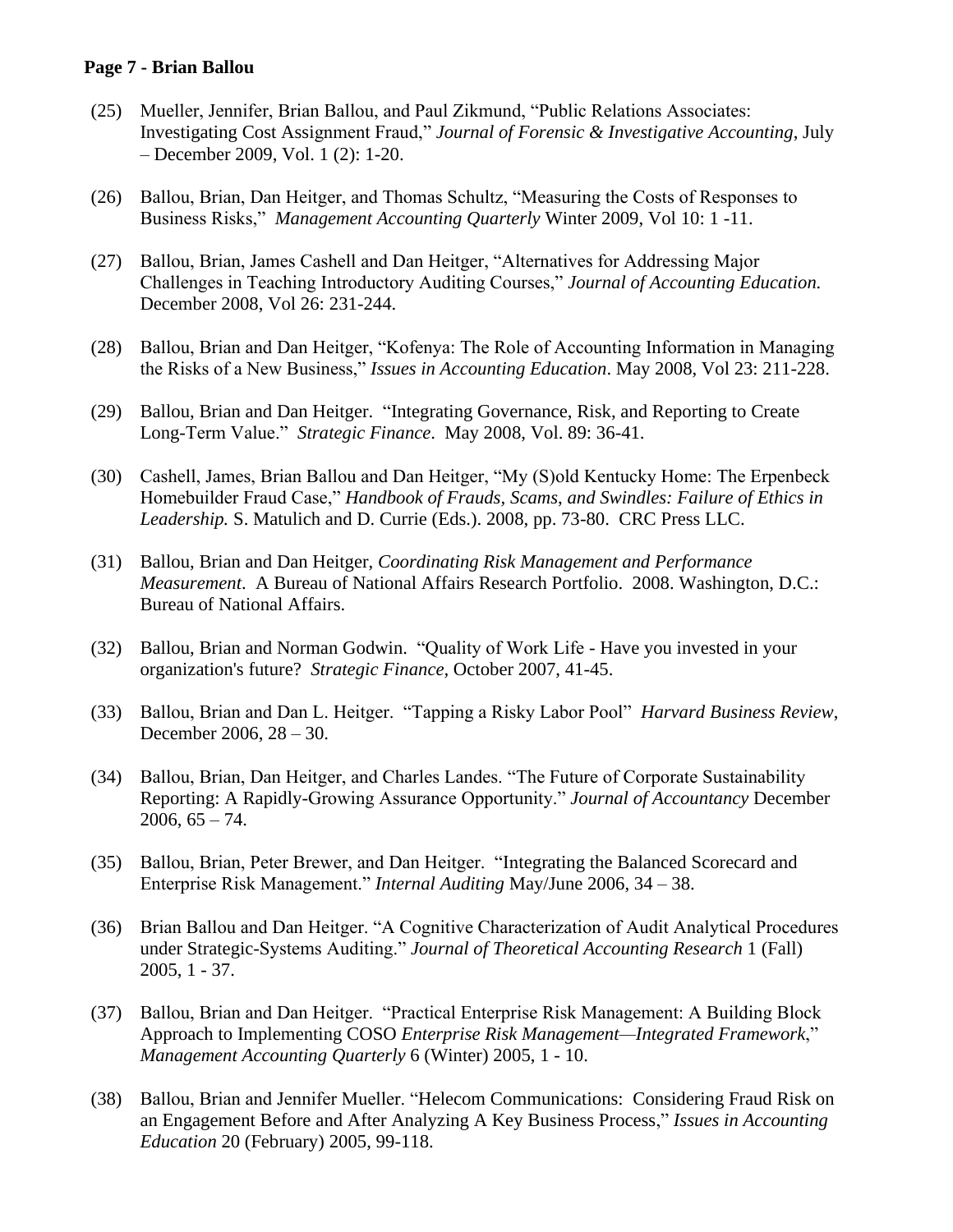### **Page 8 - Brian Ballou**

- (39) Ballou, Brian, Christine Earley, and Jay Rich, "The Impact of Strategic Positioning Evaluation on Auditor Judgments about Business Process Performance," *Auditing: A Journal of Practice &Theory* 23 (September) 2004, 71-88.
- (40) Ballou, Brian, Jennifer Mueller, and Paul Zikmund. "TruGloss Shanghai JV: Investigating Fraud at an International Joint Venture." *Journal of Forensic Accounting* 5 (July – December) 2004, 433-455.
- (41) Ballou, Brian, Norman Godwin, and Rebecca Shortridge, "The Relation between Firm Value and Quality of Work Life," *Accounting Horizons* 17 (December) 2003, 329-341.
- (42) Ballou, Brian, Dan Heitger, and Richard Tabor, "Nonfinancial Performance Measures in the Healthcare Industry: How One Hospital Benefits from Their Use," *Management Accounting Quarterly* 5 (Fall) 2003, 11 - 16.
- (43) Heitger, Dan and Brian Ballou, "The Decision to Regulate Pro Forma Earnings: Are Pro Forma Earnings a Value-Adding Measure of Performance or A Gimmick for Managing Investors' Perception of Performance?" *CPA Journal* 73 (March) 2003, 44-47.
- (44) Ballou, Brian, Richard Tabor, and Mustafa Uzumeri, "Mercedes-Benz U.S. International: Using a Strategic-Systems Approach to Auditing to Identify and Integrate Business Process Knowledge," In T. Bell and I. Solomon (Eds.) *Cases in Strategic Systems Auditing*, 2002, 211-255, 2002, Montvale, NJ: KPMG LLP.
- (45) Ballou, Brian and Robert Knechel, "Ceskoslovenska Obchodni Banka, a.s.: Applying Business Measurement Audit Techniques to a Financial Institution in the Emerging Czech Republic Market Economy," *Issues in Accounting Education* 17 (August), 2002, 289-313.
- (46) Ballou, Brian, "The Relationship between Auditor Characteristics and the Nature of Review Notes for Analytical Procedure Working Papers," *Behavioral Research in Accounting* 13, 2001, pp. 25-48.
- (47) Haka, Susan, Joan Luft, and Brian Ballou, "Second-Order Uncertainty and Bilateral Bargaining Costs: Process Knowledge and Uncertainty Reduction," *Journal of Managerial Accounting Research* 12, 2000, pp. 115-139.
- (48) Ballou, Brian, Dan L. Heitger, and Richard Tabor, " A Process for Understanding a Business and Its Industry." *The CPA Journal* 71 (August), 2001, pp. 46-41.
- (49) Luft, Joan, Susan Haka, and Brian Ballou, "Bargaining Strategy and Information about Opponent's Payoffs: Bargaining in a Hall of Mirrors," *Behavioral Research in Accounting*, Supplement 1998. pp. 111-140.
- (50) Ballou, Brian, Norman Godwin, and Van Tilbury. "Riverfest: Managing Risk and Measuring Performance at Little Rock's Annual Music and Arts Festival" *Issues in Accounting Education* 15 (August), 2000, pp. 483-512.
- (51) Ballou, Brian and Richard King, "Olympic Soccer Comes to Birmingham: A Comprehensive Financial Reporting Case," *Journal of Accounting Education* 17, 2000, pp. 443-472.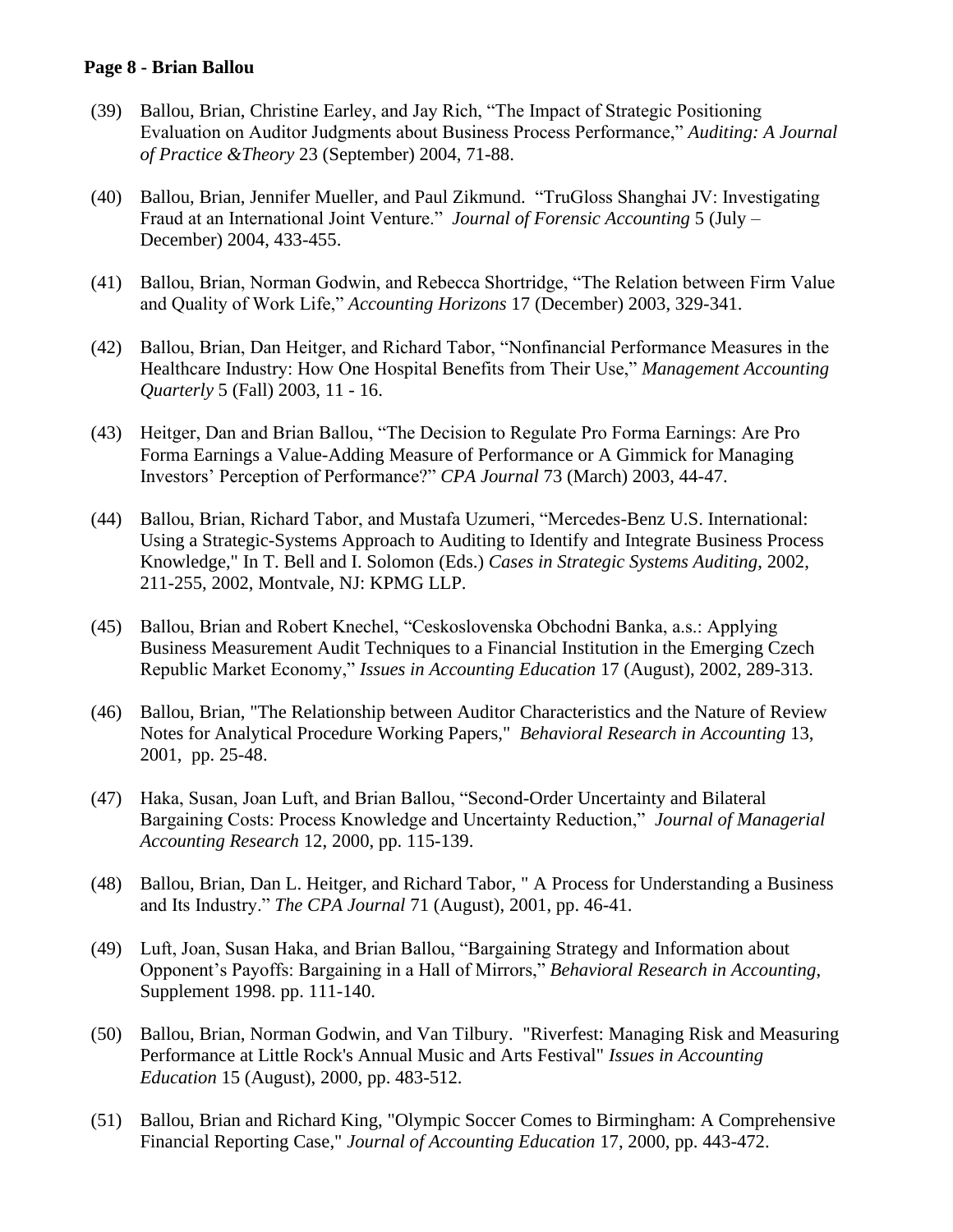### **Page 9 - Brian Ballou**

- (52) Sollenberger, Harold M., Brian Ballou, and Kurt Schneckenburger, "Leveling the Field: Should Risk-Based Capital Rules Apply to Credit Unions," *Bank Accounting & Finance*, Winter 1995-96, pp. 26-33.
- (53) Sollenberger, Harold M. and Brian Ballou, "A FASB Statement No. 107 Report Card," *The CPA Journal*, October 1994, pp. 26-29, 58-59.
- (54) Sollenberger, Harold M. and Brian Ballou, "Choices of Valuation Methods for SFAS No. 107," *Bank Accounting & Finance*, Winter 1993-94, pp. 21-27.
- (55) Sollenberger, Harold M. and Brian Ballou, "Credit Unions Respond to FASB 107's Fair Value Standard," *Credit Union Executive*, January/February 1994, pp. 30-38.

### **Financial Press and Mass Media Articles**

(56) Isaac, William, Brian Ballou, and Dan Heitger. "The Great Fiscal Crisis is Obama's Opportunity." CNBC.com. 2010 (December 2). www.cnbc.com.

### **Working Papers**

- (57) DeMeyst, Karen, Brian Ballou, Jon Grenier, and Dan Heitger. "The Impact of Stakeholder Engagement Reporting Methods on Stakeholder Decisions." Working Paper. Miami University.
- (58) Ballou, Brian, Jim Bierstaker, Jon Grenier, and Dan Heitger. "Investor Decisions and Confidence Based on Sustainability Reporting and Assurance". Working Paper. Miami University.
- (59) Reffett, Andrew, Brian Ballou, Dan Heitger, and Les Heitger. "Auditors' Judgments versus Decisions for Management Estimates." Working Paper. Miami University.

### **Works in Process**

(60) Frank, Michele and Brian Ballou. "Developing Accounting Students as Scientific Thinkers for the Data Driven Judgment & Decision Making Environment." Working paper draft stage based on activities of the Curriculum Committee and faculty engagements in 2010 planned for *Accounting Horizons*.

### **Other Published Works**

- (1) Knechel, Robert, Steve Salterio, and Brian Ballou. *Auditing: Assurance & Risk.* 3 rd Edition. 2007. Cincinnati: Cengage.
- (2) Ballou, Brian and Richard Tabor, "The Automotive Supply Chain: A MicroMash CPE Course," Developed for use as a CPE course for training CPAs on the automotive industry. 2004. Englewood, CO.: MicroMash.
- (3) Ballou, Brian and Norman Godwin, "*Best Practice Considerations for Community Festivals*" 2000. Auburn University, AL: Auburn Technical Assistance Center.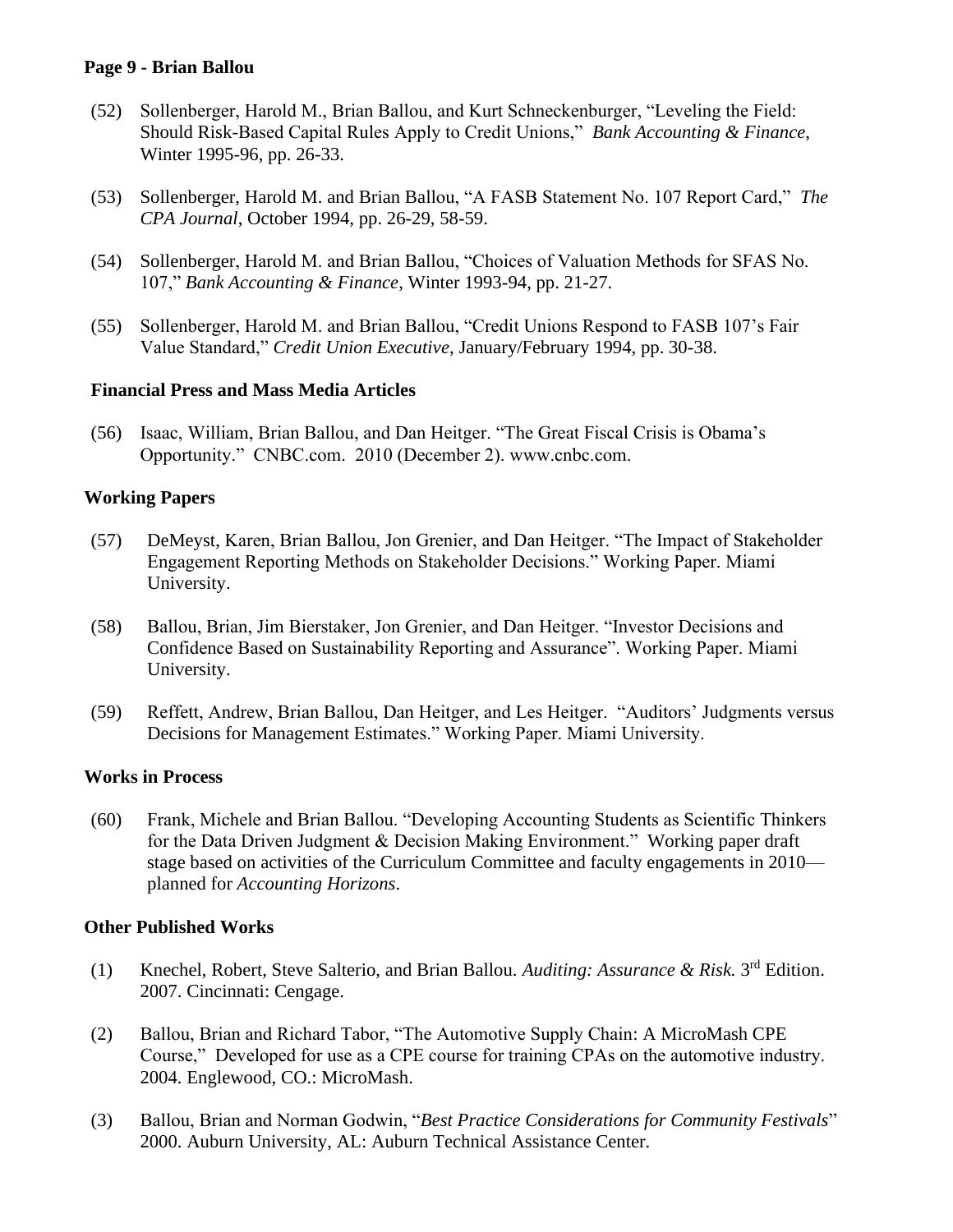### **Page 10 - Brian Ballou**

## **Reprints**

(1) Ballou, Brian, Jennifer Mueller, and Paul Zikmund. "TruGloss Shanghai JV: Investigating Fraud at an International Joint Venture." In *Forensic and Investigative Accounting 2nd Edition*. L. Crumbley, L. Heitger, and G. Smith

### **External Research Grants Awarded**

*KPMG.* 2014. Award \$26,000 along with Jon Grenier and Andrew Reffett for a data and analytics empirical study that looks at the use of sophisticated data analysis and used of third-party big data sets on stakeholder judgments about auditor liability should material misstatements be undetected. The project will result in a paper submitted for publication at a top accounting empirical journal.

*The Cyber Conflict Research Consortium and Grant from Department of Homeland Security* The CBE was invited in 2008 to represent Miami University's membership in a newly-formed Cyber Conflict Research Consortium (CCRC) with The National Center for Cyber Conflict at Norwich University, University of Nevada-Reno, Utah State University, and the Potomac Institute for Policy Studies. The Consortium was awarded \$9 million (\$1,178,000 to Miami University) in funding from 2008-2010 as part of the Homeland Security Bills passed by Congress and ratified by President Bush (2008 & 2009) and President Obama (2010). The funding was used to develop a financial services crisis simulator for critical infrastructure disruption risks. The CBE Co-Directors, along with Associate Professor of Finance Yvette Harman, served as subject matter experts interviewing risk and resiliency experts at major financial services institutions critical to their organizations' common cyber security infrastructure. In this role, the CBE Co-Directors met with DHS head of Science and Technology project on several occasions. In addition, the CBE Co-Directors played a lead role in several large-scale exercises involving DECIDE platform and finance sector crisis and resiliency teams in New York and Chicago in November 2011. The exercise involved over 150 business and public policy leaders from over 80 organizations, including all major banking institutions, major exchanges (NYSE, NASDAQ), all major finance sector regulators (Federal Reserve, OCC, SEC), clearing houses (DTCC), city officials (NYC), and DECIDE team members.

Awarded a \$45,000 grant from Schneider Electric North America in connection with its National Safety Council Robert W. Campbell Award in 2009 for its best practice in safety, health, and environmental practices. The grant was awarded to write a business case to be distributed to business schools in the United States in conjunction with the award.

Bureau of National Affairs' *Accounting Policy & Practice Series* Grant. 2006. Awarded \$30,000, along with Dan Heitger, to develop a research study that integrates the fields of enterprise risk management (ERM) and performance measurement, emphasizing corporate sustainability reporting. Results of the study were published in 2007 in a 300-page research monograph.

Received \$132,250 grants, 1998-2002, in conjunction with The KPMG/University of Illinois Business Measurement Case Development and Research Program. Grants received along with Dan Heitger, Richard Tabor, and/or Mustafa Uzumeri to develop cases and conduct research using a process to integrate business models and strategic analysis aspects of strategic-systems auditing to enable auditors to develop expectations about financial.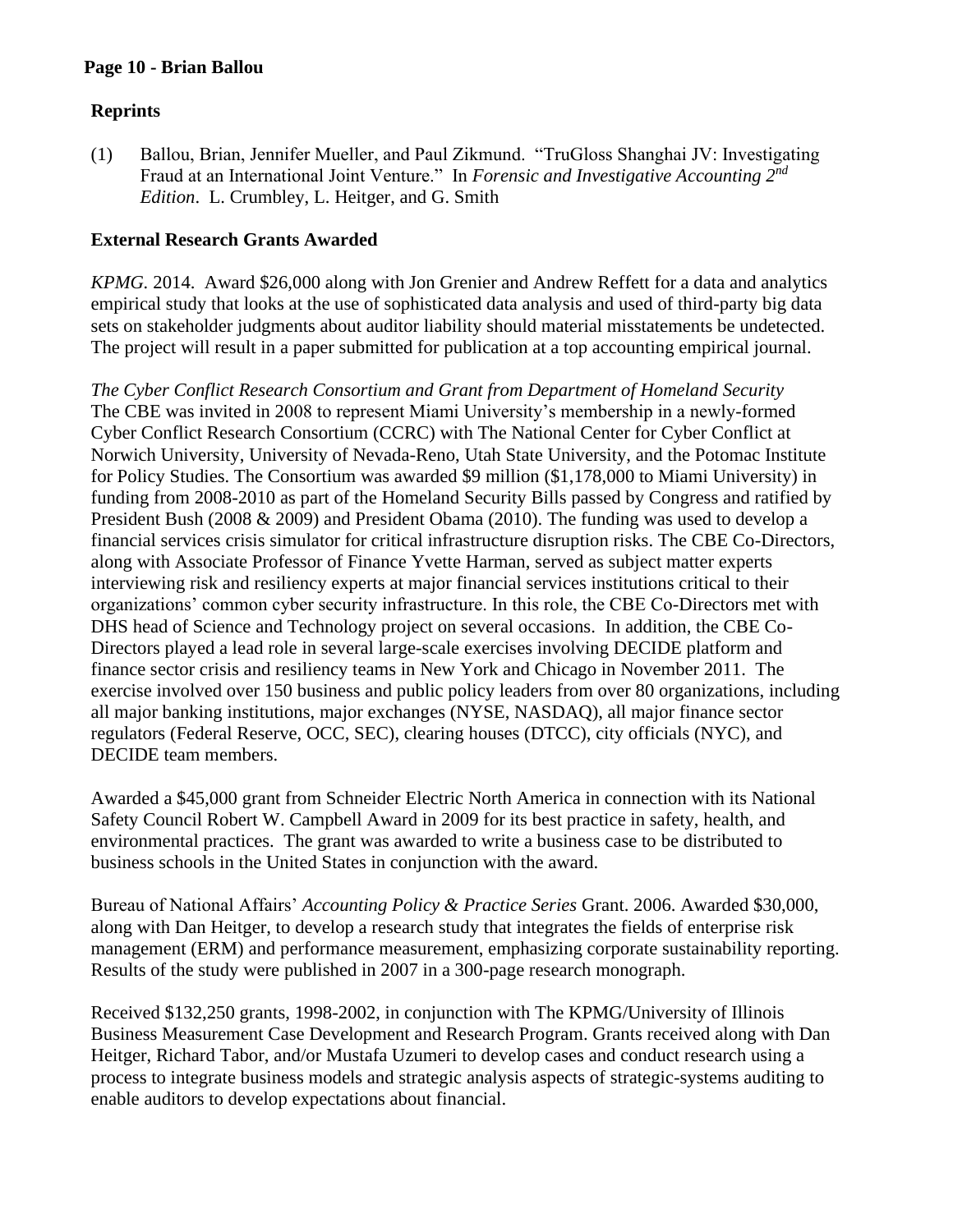## **Page 11 - Brian Ballou**

## **Internal Grants Awarded:**

Farmer School of Business Summer CBE/CBL Co-Director/Facutly Fellow Grant. 2008 - 2021

Farmer School of Business Department of Accountancy: Summer Curriculum Grant for developing a process of faculty visits to companies based on trips in 2019 to Chicago and Honda of America. 2019; Summer KPMG Curriculum Grant for developing a course module for the impact of blockchain in accounting in 2020; and Summer KPMG Curriculum Grant for developing a course module for the impact of intelligent automation on accounting (e.g. Artificial Intelligence) in 2021.

Farmer School of Business Department of Accountancy: Summer Research and Curriculum Development Grant, along with Dan Heitger and Dale Stoel, to investigate the role of data analytics and big data on the accounting profession and curriculum needs for students going forward. 2013- 2015.

Farmer School of Business Summer Research Grant. 2004, 2005, 2006.

# **External Grants Created and Awarded to Other Faculty**

The Isaac & Oxley CBL/CBE (through the KPMG Curriculum Development Initiative) has awarded six curriculum development grants to a total of 13 faculty at Miami University (both inside and outside of the Farmer School), as well as Bowling Green University, for a total of \$72,000. It also awarded another faculty member \$30,000 to serve as director of the program from 2010 – 2013.

The Isaac & Oxley CBL/CBE (through the Duke Energy & Huntington Bank Inter-University Case Competition) has awarded 13 Faculty Advisor grants to a total of five faculty at Miami University, as well at three other universities, for a total of \$133,500.

## **Research Presentations**

Presented my research to numerous academic audiences, including American Accounting Association Annual Meetings; Auditing Midyear Meetings; ABO Conferences; Illinois Audit Symposium; Midwest, Southesat, and Ohio Regional Accounting Meetings; and workshops at Indiana University, Michigan State University, Auburn University, University of Alabama, University of Arkansas, University of Kentucky, University of North Carolina, University of Waterloo.

Presented research to numerous professional audiences, including the corporate headquarters of Convergys (Cincinnati), Chiquita (Cincinnati), Costco (Seattle), DuPont (Wilmington), Estee Lauder (New York), KPMG (Montvale), Kraft Foods Inc. (Chicago), Nationwide Insurance (Columbus), Walmart (Fayetteville), and U.S. Congressional Offices (D.C.). See the CBL section for descriptions of additional professional presentations.

## **Research Service**

Member of the American Accounting Association Auditing Section Strategic Planning Committee, 2010-12.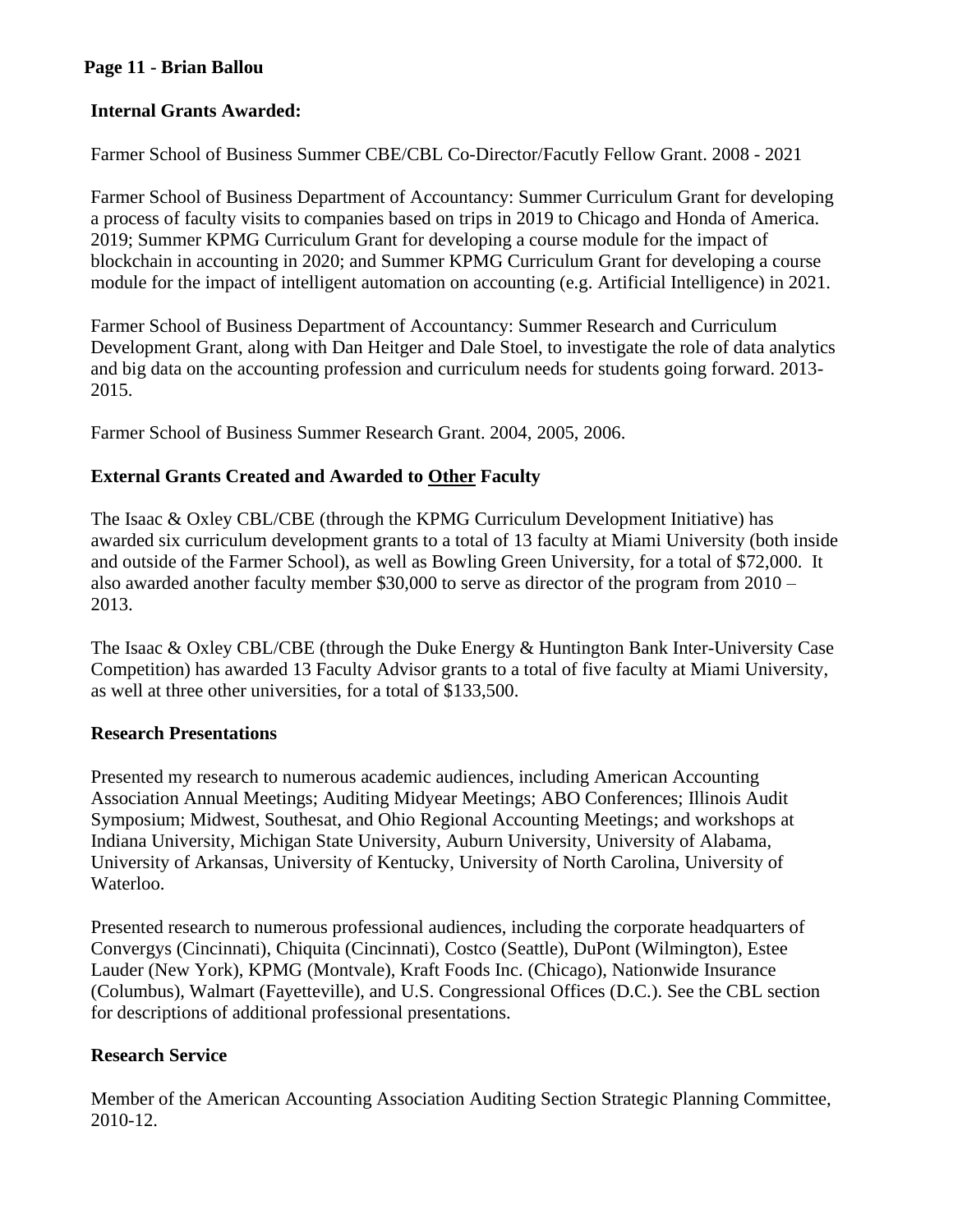### **Page 12 - Brian Ballou**

Member of AICPA Risk Assessment Task Force, 2004 – 2006. This Task Force aided in the development of seven standards issued by the Auditing Standards Board in 2006 geared toward evolving the audit process for privately-held companies to incorporate various components of risk assessment throughout engagements.

Member of AICPA Risk Assessment Audit Guide Task Force, 2005 – 2007. This Task Force aided in the development of the Audit Guide to be issued to help in understanding and applying the Risk Assessment Standards issued by the Auditing Standards Board.

Co-Chair of the American Accounting Association, Auditing Section, Midyear Meeting Planning Committee for the 2009 Meeting. Responsible for selecting the site, organizing the plenary and breakout sessions, and general meeting logistics. Responsibilities also include managing the submission and approval process for papers presented and discussed at the 2008 Midyear Meeting in Austin, TX.

Chair of American Accounting Association, Auditing Section, Communications Committee, 2005 – 2007.

Chair/Member of American Accounting Association, Auditing Section, Auditing Standards Committee, 2000 – 2004. (Chair 2002-03; Past Chair 2003-04; Vice-Chair 2001-02).

Nominated in Fall 2003 to run for the office of Secretary for the American Accounting Association Auditing Section

Editorial Board of *Issues in Accounting Education* (2002 – 2103) and Ad Hoc Reviewer, *Auditing: A Journal of Practice and Theory* (2000 – present), *California Management Review, Contemporary Accounting Review* (2005 – Present), *Behavioral Research in Accounting* (1999 – 2002). A total of 28 papers have been reviewed to-date for all journals.

# **TEACHING**

## **Department and FSB Leadership**

I have helped lead the Department and serve the Farmer School in teaching in several ways as the EY Professor. As long-term Chair of the Department Curriculum Committee (2007 – Present), I have worked Department Chairs Drew Reffett and Marc Rubin to help evolve the curriculum of the Accounting Department as the Department has experienced nearly 100 percent turnover since coming to Miami in 2003. As the long-time Chair of the Committee, I have led the curriculum aspect of AACSB Department of Accountancy Accreditation three times in 2011-2012; 2015-2016; and 2020-21 (which is a separate review and report from FSB Accreditation). As part of the 2015- 16 and 2020-21 accreditation, I led an effort to move beyond traditional "check-the-box" accreditation toward enabling the faculty to demonstrate in meaningful ways how they are trying to innovate the curriculum via the Curriculum Innovation Project described in the Executive Summary of Accomplishments section of the vita.

*[See Summary of Teaching Evaluations on last page of vita for overview of quantitative student evaluations, which do not differ significantly across courses or semesters and remain stable due to ceiling effects]*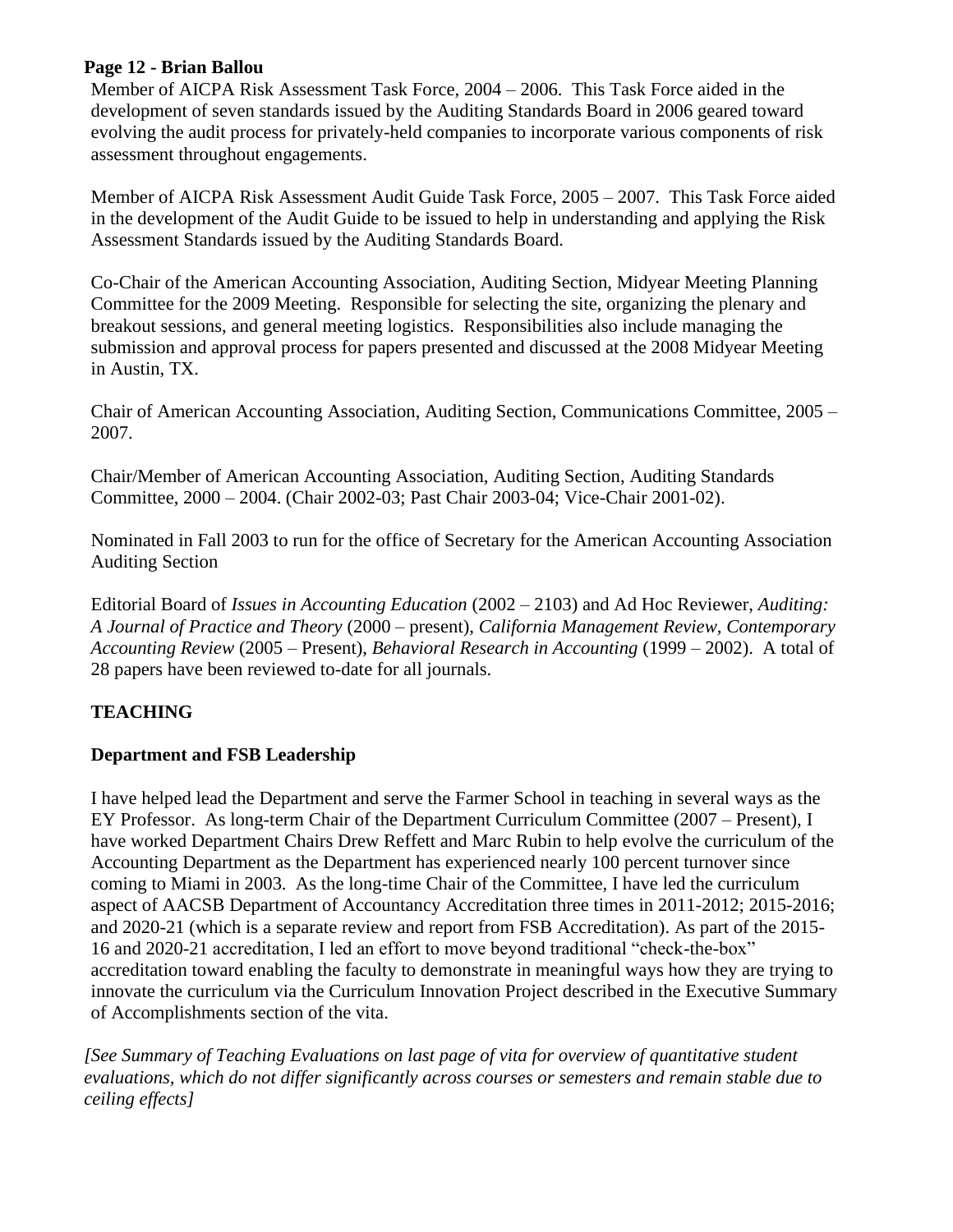## **Page 13 - Brian Ballou**

## **Courses Developed & Taught**

*Governance, Risk Management, and Reporting (co-developed with Dr. Dan Heitger, Miami University)*. Two-course sequence for Masters of Accountancy students developed to mirror the mission of the Center for Business Excellence. Courses designed to incorporate constructs of integrity, leadership, and transparency within corporate governance and executive leadership, strategy, risk management, internal communication, and business reporting. Courses involve bringing a number of outside professionals and regulators to the classroom.

*Graduate Assurance.* Masters of Accountancy Course developed in Fall 2019 and offered for the first time in Spring 2020 with a second full revision in Spring 2021. The course is designed using four modules to focus on key knowledge, skills, and abilities needed to be successful in professional services firms in the emerging information age. The modules are business acumen (emphasis on industry expertise and business understanding); data literacy (emphasis on data & analytics based workflow software, artificial intelligence, and robot process automation for internal and external auditing); professional judgement (a focus on auditing estimates), and audit innovation (focus on critical audit matters and sustainability assurance).

*Audit and Assurance.* Undergraduate accounting course (Miami University) and Masters of Accountancy course (Auburn University) designed to teach students entering the profession about assurance and auditing from a business risk management perspective, which many international auditing firms have been utilizing since the late 1990s. Versions of this course have been taught by Dr. Ballou since 1998.

*Strategy-Based Consulting*. Experiential course taught in winter semesters 2018, 2020, and 2021 in Downtown Cincinnati, Chicago, and virtually, respectively, in which students were exposed to a real-world consulting program as part of the William Isaac & Michael Oxley Center for Business Leadership Emerging Leaders Consulting Experience. Cintrifuse, Nielsen, and Western & Southern participated in 2018; the Field Museum, Union League Club, and Willis Towers Watson participated in 2020; and Kohlberg & Co., Roper Technologies (CBORD), and Scotts Miracle-Gro in 2021. All involved having student teams work on actual consulting engagement that involved some form of technology and data aimed at making their underlying products more accessible and attractive to millennial consumers. EY sponsors the program, which entailed subject matter expertise and consultant training, team-building experiences, client visits, cultural experiences, and presentations to clients. CBL Co-Director Megan Gerhardt also participated in the programs via guest lectures, site visits, and attending dinners and cultural visits.

*Enterprise Risk Management*. Masters of Accountancy course developed and taught both at Miami University and Auburn University. Course designed to teach students entering all professional fields of accounting enterprise risk management and reporting. This course emphasizes COSO's Enterprise Risk Management—Integrated Framework and corporate sustainability reporting utilizing. Versions of this course have been taught by Dr. Ballou since 1998.

*Accounting for Managers (co-developed with Dr. Dan Heitger, Miami University)*. Professional MBA course (Miami University) designed to give management-level MBA students who are still working exposure to ways that accounting and accountants can be effectively utilized within an organization. Topics include financial reporting, financial statement analysis, product costing, performance measurement, risk management, and sustainability. Versions of the course taught by Dr. Ballou and Dr. Heitger 2009 to present.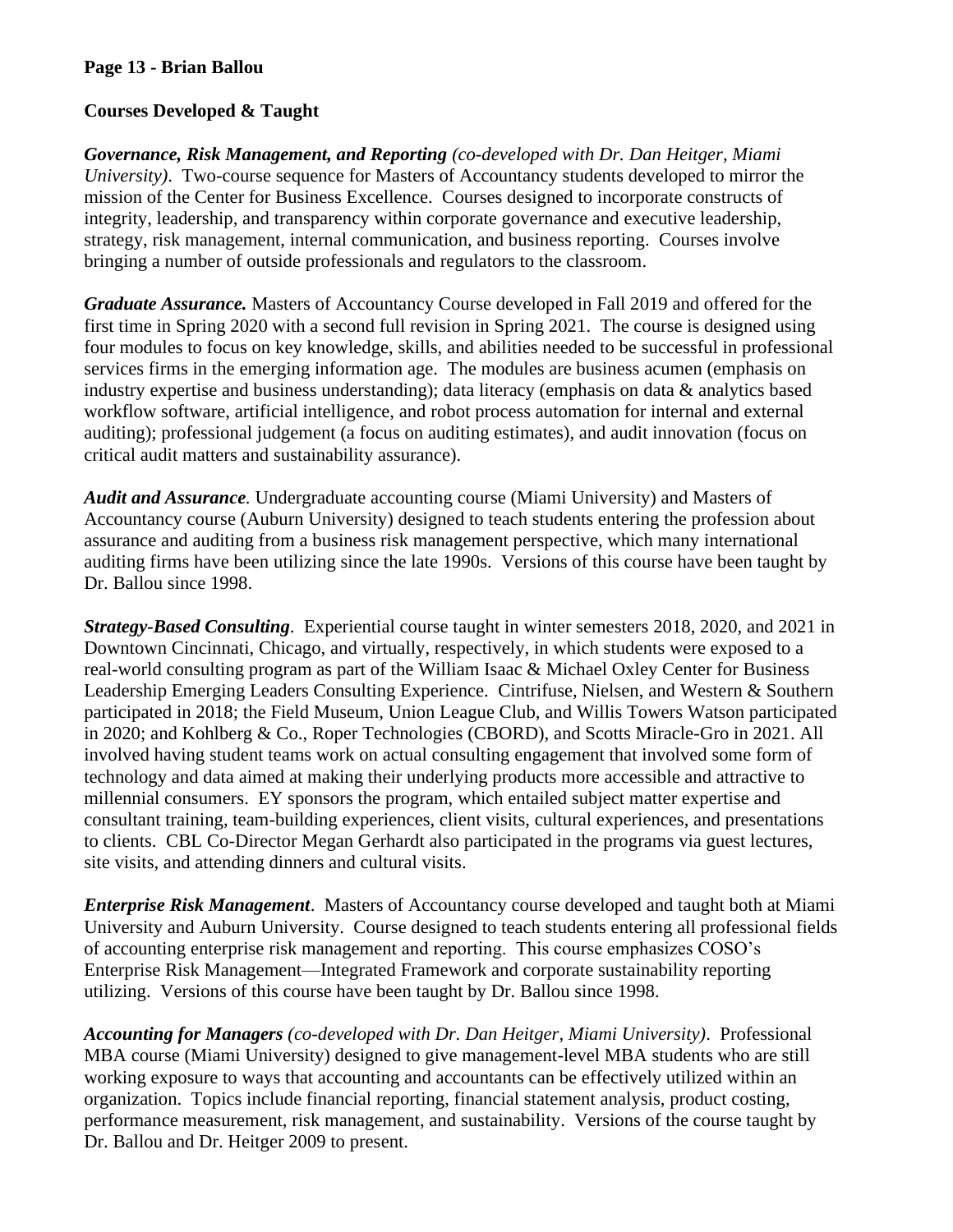## **Page 14 - Brian Ballou**

*Managerial Cost Accounting (developed by Dr. Dan Heitger, Miami University)***.** Required course for the Bachelor of Science in Accounting degree at Miami University. The course is tailored for upper-level undergraduate business students and examines the use of various tools for measuring organizational performance from both a financial and nonfinancial perspective, for improved decision making. The course employs a business process perspective, rather than a traditional functional perspective, to help students adapt to today's increasingly complex and changing business environment. Critical reasoning and analytical skills development are heavily stressed, as well as both extemporaneous and premeditated presentation abilities.

*Control of Accounting Systems (developed by the University of Illinois at Urbana-Champaign)*. Undergraduate accounting course designed to teach students about control of information through strategic controls, agency controls, business process design and analysis, and performance measurement. Course involved daily presentations by students and discovery learning and is a core course in the University of Illinois' Project Discovery Curriculum. Course taught by Dr. Ballou in 2003.

*Integrated Topics in Accounting (co-developed with Dr. Jennifer Mueller, Auburn University)*. Capstone Masters of Accountancy course (Auburn University) designed to expose students to professional accounting careers beyond assurance and taxation. Versions of this course taught by Dr. Ballou from 2001 to 2003.

*Cost Analysis*. Executive MBA course (Auburn University) designed to give students entering executive positions exposure to ways that accounting and accountants can be effectively utilized within an organization. Topics include financial reporting, accounting choice, assurance, product costing, performance measurement, and risk management. Versions of the course taught by Dr. Ballou from 1999 to 2003.

*Introduction to Managerial Accounting (co-developed with Dr. Dan L. Heitger, Auburn University).* Undergraduate accounting course (Auburn University) designed to present innovative practices in managerial accounting to all Auburn University College of Business students and to encourage students to become accounting majors. Course was taught by Dr. Ballou in 2001.

## **CURRICULUM DEVELOPMENT MODULES CREATED**

(Part of Isaac & Oxley CBL/KPMG Curriculum Development initiative described below)

The following four-class session modules were developed with Dan Heitger as part of the CBE/KPMG Curriculum Development Initiative. Each module was either taught by Brian Ballou or Dan Heitger in the Governance, Risk Management, and Reporting Course. All modules can be viewed on the KPMG University Connection Website—dates indicate posting date: (https://www.kpmguniversityconnection.com/business-administration):

*Transparently Communicating Enterprise Risk Management Effectiveness* 

*to Create Long-Term Value*

Jan. 16, 2013

This module focuses on using sustainability reporting to communicate an organization's enterprise risk management effectiveness to its key stakeholders in order to increase long-term organizational value.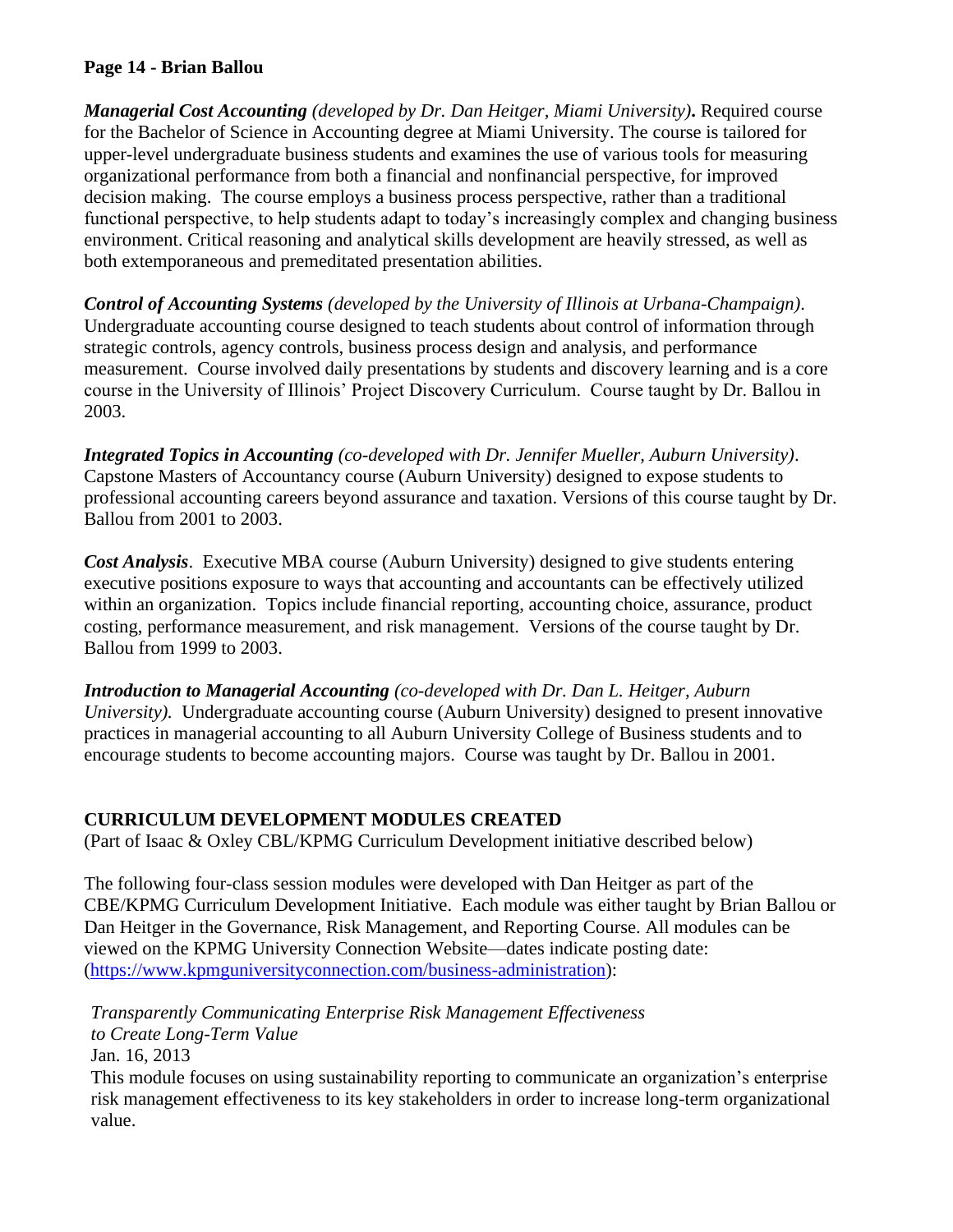# **Page 15 - Brian Ballou**

*[Identifying and Managing Stakeholder Relationships to Guide Strategic and Operational Decision](http://www.kpmguniversityconnection.com/Advisory/CurriculumSupport/Cases/IntegratedCurriculumModules/cbe-module08.aspx)  [Making](http://www.kpmguniversityconnection.com/Advisory/CurriculumSupport/Cases/IntegratedCurriculumModules/cbe-module08.aspx)*

Dec. 20, 2012

This module provides students with an understanding of three important aspects of effective stakeholder management necessary to create long-term value.

# *[Using Performance Measurement Techniques to Improve Enterprise Risk Management](http://www.kpmguniversityconnection.com/Advisory/CurriculumSupport/Cases/IntegratedCurriculumModules/cbe-module07.aspx)  [Effectiveness](http://www.kpmguniversityconnection.com/Advisory/CurriculumSupport/Cases/IntegratedCurriculumModules/cbe-module07.aspx)*

Dec. 03, 2012

This module provides students with an understanding of how organizations can more effectively assess inherent and residual risks by applying a number of performance measurement techniques, such as activity-based costing, performance modeling, strategy maps, and balanced scorecards, that are used in some managerial accounting areas.

### *[Enterprise Risk Management \(ERM\) Challenges in Regulated Industries--Financial Institutions](http://www.kpmguniversityconnection.com/Advisory/CurriculumSupport/Cases/IntegratedCurriculumModules/cbe-module05.aspx)* Aug. 28, 2012

This module explores Enterprise Risk Management (ERM) for financial institutions and the Federal Reserve's approach for evaluating banks using ERM ratings.

# *[Understanding ERM and Assessing Inherent Risk](http://www.kpmguniversityconnection.com/Advisory/CurriculumSupport/Cases/IntegratedCurriculumModules/cbe-module04.aspx)*

Jul. 23, 2012

Enterprise risk management (ERM) involves identifying and ultimately managing risks and seeking opportunities associated with the strategies of an organization.

#### *[Board of directors' role in corporate governance](http://www.kpmguniversityconnection.com/Advisory/CurriculumSupport/Cases/IntegratedCurriculumModules/cbe-module01.aspx)* Apr. 30, 2012

Boards of directors' responsibilities are evolving as they face new pressures and challenges. This module illustrates how boards strive to better understand the expectations of the different shareholder types that they represent and other stakeholder concerns. The importance of board diversity also is emphasized in this module.

## *[Executive leadership and control](http://www.kpmguniversityconnection.com/Advisory/CurriculumSupport/Cases/IntegratedCurriculumModules/cbe-module02.aspx)*

## *Apr. 29, 2012*

Commitment to sustainable long-term value starts from the top of an enterprise. This module explores how executive leadership is critical for developing values that represent what an organization represents and the boundaries that clearly demonstrate behaviors and resource usage that are not appropriate. Developing a risk philosophy and appetite is an important part of this process.

# *[Crisis management in organizations](http://www.kpmguniversityconnection.com/Advisory/CurriculumSupport/Cases/IntegratedCurriculumModules/cbe-module03.aspx)*

## *Apr. 28, 2012*

Compared to the majority of risks an enterprise will face, crises are relatively unpredictable and improbable, but they are possibly fatal to the organization if not managed correctly. This module explores the importance of developing one or a few cohesive plan(s), uniform enough to be universally understood yet flexible enough to be able to adapt.

### *[Evaluating and implementing risk response alternatives](http://www.kpmguniversityconnection.com/Advisory/CurriculumSupport/Cases/IntegratedCurriculumModules/cbe-module06.aspx) Apr. 27, 2012*

By taking a portfolio approach to risk management, enterprises can optimize, rather than minimize, inherent risks. However, if the inherent risks collectively fail to align with the enterprise's risk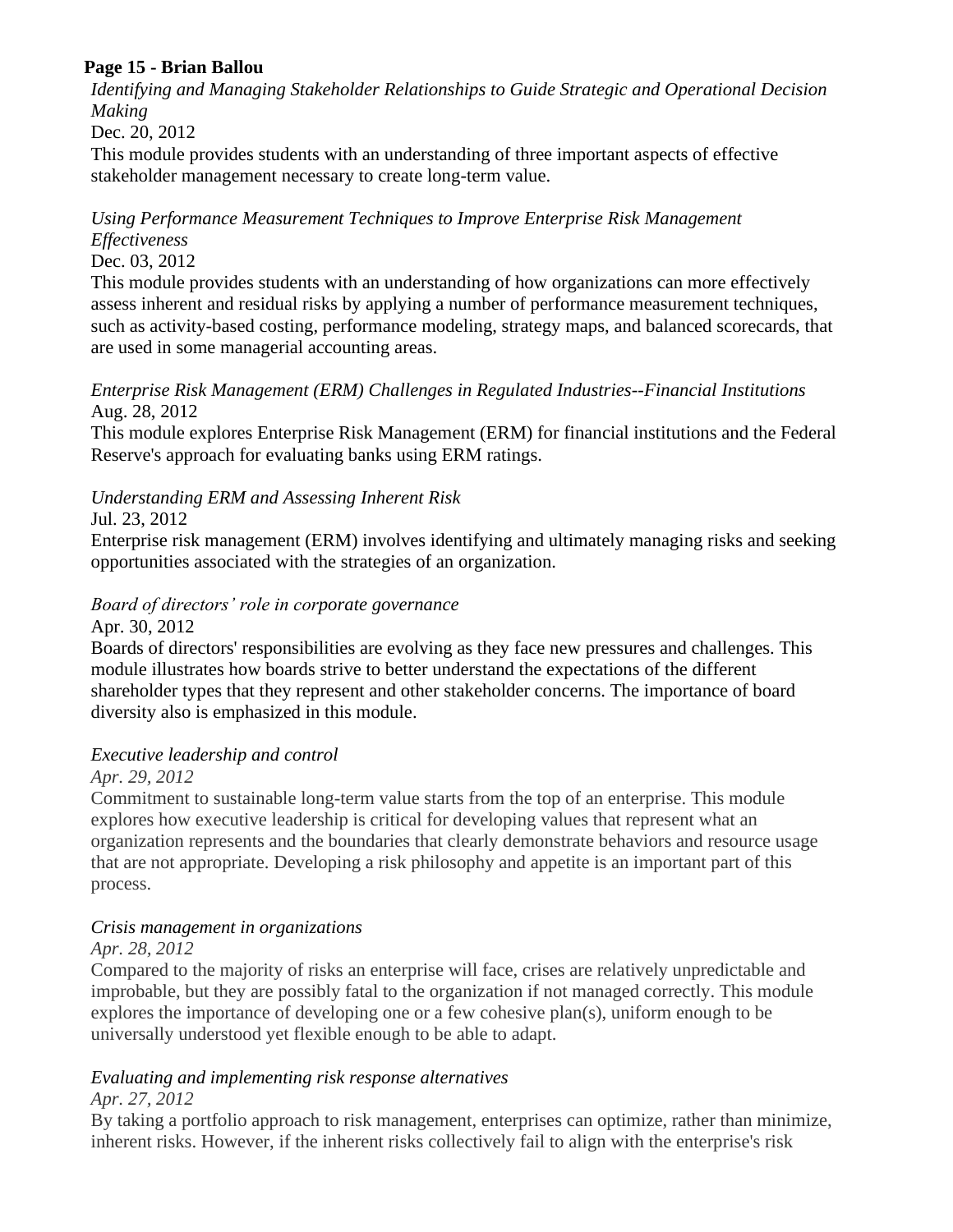### **Page 16 - Brian Ballou**

appetite, risk responses need to be implemented. This module explores how businesses use tools, including business process management (BPM), to effectively manage risks from a portfolio perspective.

# **OTHER CURRICULUM DEVELOPMENT**

**KPMG Materiality Case and Curriculum Module,** 2014. Developed a case and accompanying classroom materials—teaching notes, PowerPoint presentation, etc.—for instructors and Firm recruiters to use to better prepare students to work with the challenging and important concept of materiality when performing professional service.

**KPMG International Case Competition**. 2014. Developed teaching notes for three published cases on the London Olympics, 2022 World Cup in Qatar, and fracking in Ireland that were used by partners serving as judges during the final cases competition in Rio de Janeiro, Brazil in April 2014.

**Company Risk, Governance, and Accounting Case Studies**. 2014. Developed 10 research cases similar in nature to those used for the ALPFA case competition during 2013-14. The cases materials are now developed for distribution to faculty and students based on the ALPFA cases over the years. KPMG LLP makes cases available for any faculty interested in using them on KPMG's University Portal.

**KPMG ALPFA Case Studies/Business Understanding Cases**, 2003 - 2013. Developed 105 research cases over the 11-year year period for KPMG to use in a two-day national case competition for a national student organization of minority accounting majors and other competitions. KPMG LLP has made cases available for any faculty interested in using them on KPMG's University Portal.

# **PROFESSIONAL TRAINING AND WORKSHOPS**

**KPMG Intern Seminars**, 1999 – 2020. Along with Richard Tabor, Auburn University, presented a two-day seminar focusing on integrating business strategy and business process knowledge in auditing approaches for actual companies. Seminars presented to interns for KPMG from universities throughout the United States in different cities as follows. Approximately 10,000 interns representing more than 125 national universities have been instructed during the period in Atlanta, Boston, Chicago, Dallas, Denver, Houston, Los Angeles, Minneapolis, New Jersey, New York, Philadelphia, San Francisco, Seattle, Silicon Valley, Stamford, and Washington, D.C.

**KPMG New-Hire Associate Audit Training**. 2007-2020. One to two-week training sessions in Atlanta, Dallas, Los Angeles and Orlando presented to KPMG new hire associates as part of the firm's national training on applying the Firm's audit approach, including its conversion to a data  $\&$ analytics, cloud-based audit workflow program at its new Lakehouse training facility in Orlando starting in 2020.

**KPMG Senior Associate Training**. 2005 – 2020. Training sessions in Atlanta, Chicago, Dallas, Minneapolis, and Orlando presented to KPMG senior associates as part of the firm's national Experienced In-Charge University on the topics of fair value, goodwill (and other intangible assets), impairment, cash flows, debt/equity, and investments. Training at its new Lakehouse training facility in Orlando starting in 2020.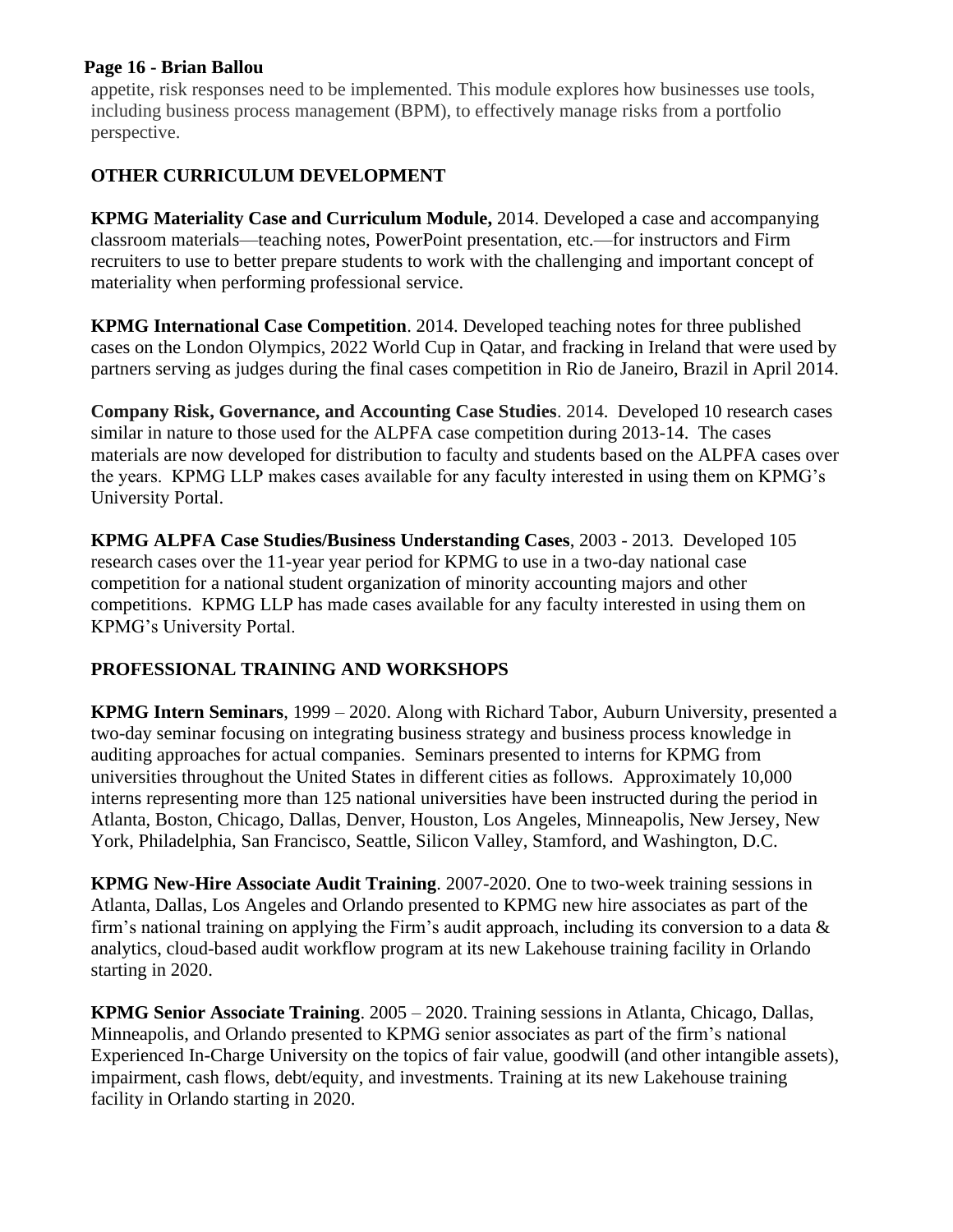## **Page 17 - Brian Ballou**

**Risk Assessment and Transparency Workshops**, 2008 – 2014. Along with Dan Heitger, developed and delivered half and full day workshops that integrate risk management, stakeholder engagement, and business reporting to a variety of organizations, including Columbus Department of Public Utilities, Greater Cincinnati Water Works, Indiana Executive Systems, Nationwide Insurance, and Metropolitan Sewer District.

### **WILLIAM ISAAC & MICHEL OXLEY CENTER FOR BUSINESS LEADERSHIP (AND FORMER CENTER FOR BUSINESS EXCELLENCE)**

**Founder, Co-Director, and Faculty Fellow of the Isaac & Oxley CBL/CBE.** 2006 – 2021. The Isaac & Oxley CBL was formed in 2016 by Co-Directors Dr. Brian Ballou, Dr. Megan Gerhardt & Dr. Dan Heitger and involved efforts by the Farmer School Dean's Office and the Miami University Offices of the President, Provost, Institutional Relations, and University Advancement. The same roles were involved in the formation of the CBE in 2006 with Ballou and Heitger (but with different individuals in the roles). The actions and accomplishments of the Isaac & Oxley CBL/CBE to date testify as to the sizable brand reputation it continues to develop as an international academic thought-leader and the substantial positive benefits it provides to Miami University and its key stakeholders. The curriculum in the program includes and two Buck Rodgers Leadership Labs (taught by Gerhardt), one winter term study away program with two courses (led by all three Co-Directors and under development), and a senior governance and executive leadership capstone (led by Ballou and Heitger and under development). Voluntarily shifted role to Faculty Fellow in 2019 to help sustain the Center based on available resources. Engagement in the Center mostly the same with somewhat less day-to-day responsibility.

### *Isaac & Oxley CBL/CBE Advisory Board*

The Isaac & Oxley CBL/CBE Advisory Board was formed in 2007 and currently consists of the following 16 members (in addition to the Co-Directors): Mike Belza (Tire Discounters), Carol Fox (Risk and Insurance Management Society—Ret.), Andy Goldstein (Willis Towers Watson— Chicago), Mark Halpin (KPMG LLP—Columbus), Marty Igel (Cardinal Health—Columbus), Bob Johnson (Spirit Aerosystems—Tempe), Jen Kemp (Nationwide—Columbus), Connor Kohlenberg (West Monroe Partners—New York), Sam Korach (Cerebre—Cleveland); Linda Lake (Western & Southern Insurance—Cincinnati), Joe Mallin (Pay Governance—Atlanta), Dub Nelson (Cincinnati), David Shade (EY LLP—Chicago), Don Sinko (Cleveland Clinic—Cleveland), Laura Thomas (American Electric Power (ret)—Columbus), and Mike Wallace (Brown Flynn LLP).

Former members include Patty Basti (KPMG LLP—Cincinnati), John Chevalier (Procter & Gamble), Teresa Cracas (Cincinnati Financial), Robin Everhart (Cintas—Cincinnati), Paul Hinds (PricewaterhouseCoopers LLP—Chicago), Todd Henderson (Western & Southern Insurance— Cincinnati), Tim Johnson (Big Lots—Columbus), Michael Kennedy (Cardinal Health—Columbus), Bethmara Kessler (Limited Brands—Columbus), Matt Kramer (KPMG LLP—Columbus); Lori Kaiser (Kaiser Consulting—Columbus), Charles Landes (AICPA—Washington, DC), Mark Larson (KPMG—Louisville), Dave Meyer (Ernst & Young LLP—Cincinnati), Kai Monahan (Nationwide Insurance—Columbus), Henry Montgomery (MontPac Consulting—Honolulu), Jim Naus (Indianaopolis), Susan Naus (Indianapolis), David Phillips (Cincinnati Works and Cintas BOD— Cincinnati), and Tom Westerfield (Dinsmore—Cincinnati).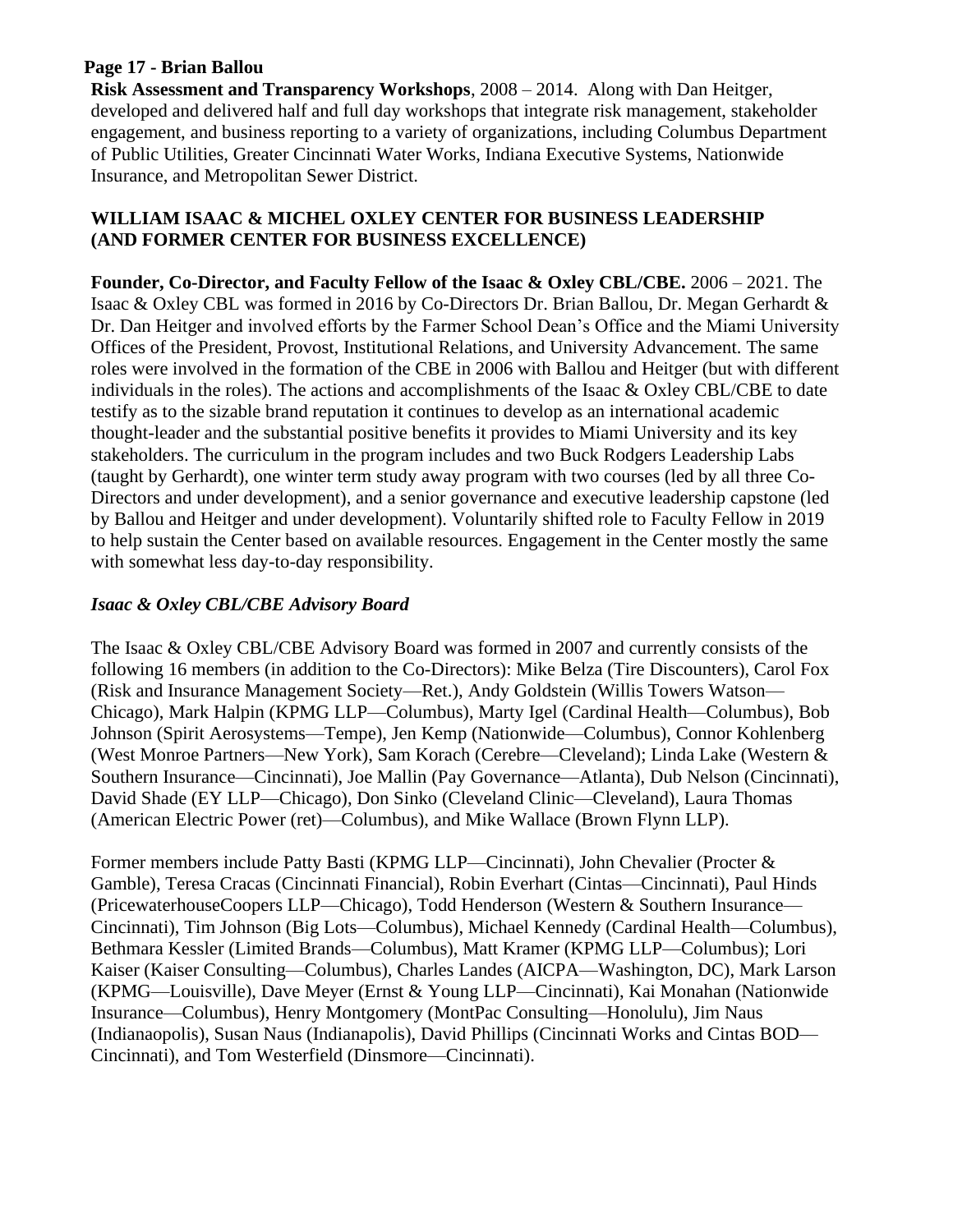## **Page 18 - Brian Ballou**

# **Key Isaac & Oxley Initiatives**

Efforts conducted from formation of CBE in 2006 through the Isaac & Oxley CBL today include obtaining funding for operations; conducting discovery and applied research; organizing presentations and workshops involving company executives, Board members and undergraduate/graduate students interested in Isaac & Oxley CBL initiatives; funding faculty and students through grants and internships; and developing instructional cases and curriculum materials. A summary of key Isaac & Oxley CBL initiatives follows—please see the Center's website for more details: www.fsb.miamioh.edu/cbl.

# *Individual, Team, and Executive Leadership Workshops*

The formal leadership develop activity in the Center are three weekend labs for student fellows that focus on individual, team, and executive leadership, respectively. Gerhardt leads the first two labs and Ballou and Heitger run the Executive Leadership Lab, which focuses on cases studies that illustrate the key topics covered in the executive leadership courses taught in the Masters of Accountancy program.

# *Inter-Disciplinary Case Competition*

Received \$495,000 from Huntington Bank, Duke Energy's Foundation Board, and U.S. Bank to fund six Inter-Disciplinary Case Competition events. The program now involves CBL Student Fellows and other interested students along with a team from Indiana University and in the past has involved combinations of Indiana University, Miami University, the University of Cincinnati and Xavier University. The cases, developed by the Isaac & Oxley CBL Co-Directors in collaboration with other faculty, are inter-disciplinary in nature and focus on the Isaac & Oxley CBL values to effectively develop successful outcomes. It concludes with the top team from each university gathering in Oxford to present solutions to executives from Duke Energy and Huntington Bank.

## *Annual Leadership Day/Executive Conference*

Leadership Day is held each April in Cincinnati (2019 – Present) and previously was held annually on campus as Executive Conference focuses on current challenges and best practices associated with the vision, mission, and values of the Isaac & Oxley CBL. The Center held 13 annual events (2005 – 2017). The conferences brought together business leaders, Miami University undergraduate and undergraduate students from all business disciplines, and Miami University faculty interested in developing future business leaders with the values of the Center. A keynote speaker and professional panel with expertise in numerous industries were showcased at each Conference.

## *Farmer Team Initiative*

A team of CBL Student Fellows developed a suite of materials available to faculty via Canvas under the guidance of Megan Gerhardt based on their experience in the CBL team leadership labs that can be provided to other FSB students, including Freshmen in the First-Year Integrated Core, Business Organizations, and other classes or student organizations based on faculty or organizational demands.

## *Leadership Assessment*

A hallmark of The Isaac and Oxley CBL is the ability for students to showcase the ways they have applied and developed their leadership abilities. Qualtrics 360 is an advanced, 360-degree feedback tool that allows CBL students to complete ongoing self-assessments on their leadership capabilities, as well as receive leadership feedback from relevant others (supervisors, teammates, co-workers, etc.).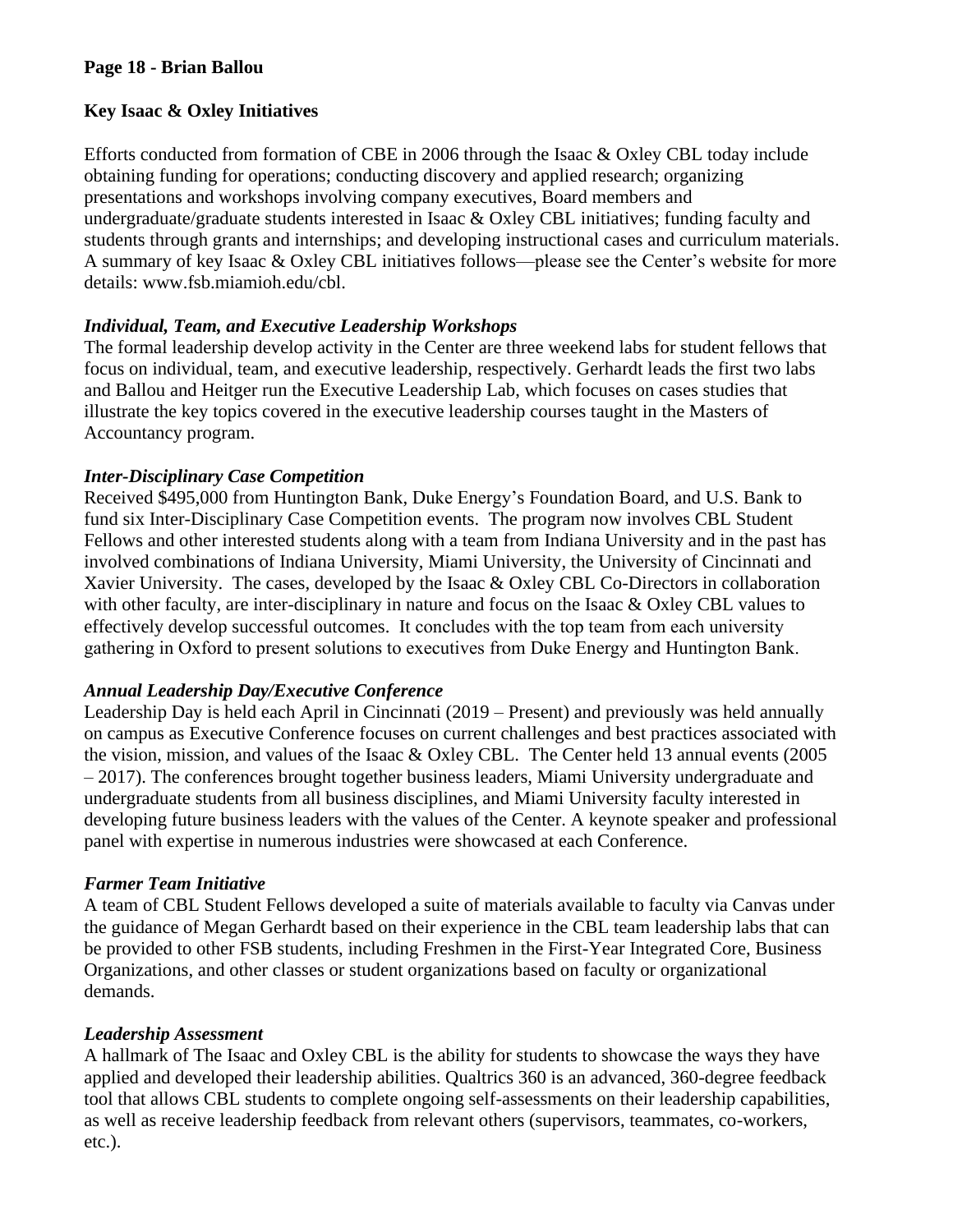# **Page 19 - Brian Ballou**

## *Sponsored Student Fellows Program*

This program focused on giving students tangible leadership development experiences by providing them with opportunities to interact with professionals and actively participate in designing and executive Isaac & Oxley CBL initiatives. Companies and individuals fund students' experiences and leadership opportunities for \$2,500 per year.

- During 2014, EY sponsored two Fellows and the CBE Advisory Board sponsored one Fellow
- During 2015, EY and KPMG each sponsored two Fellows, Willis Towers Watson sponsored one Fellow, and the CBE Advisory Board sponsored one Fellow.
- During 2016-17, EY and KPMG each are sponsoring two Fellows, Willis Towers Watson is sponsoring one Fellow, Textron sponsors one Fellow, the Advisory Board is sponsoring one Fellow, and there are three Buck Rodgers Fellows*.*

These students work with faculty, professionals, and peers to help lead all Isaac & Oxley CBL initiatives. Funds for other Isaac & Oxley Student Fellows come from other Center funds. There are 45 CBL Student Fellows in 2016-17 working to various extents on CBL Student Initiatives. Based on challenges funding students through University policies, a change was made to stop funding fellows directly to coverall all Fellow costs for labs, field trips, and other Center related activities

## *Sustainability and Stakeholder Accountability*

Isaac & Oxley Fellows are working with the Miami University Sustainability Committee to help achieve its Sustainability Commitments and Goals for the University. Ballou has been on the Sustainability Committee since 2015 and one or two Fellows also have been on the Committee each year. Fellows have worked on a number of projects, including surveying Miami alumni working in sustainability on how Miami should proceed with sustainability initiatives, working with Miami's Director of Sustainability to develop and administer a sustainability literacy survey to students, and working with the FSB Dean's Office to develop a process for stakeholder engagement that resulted in an article published an issue of *The Journey* in 2018.

## *Curriculum Development Initiative (CDI)*

Received \$240,000 from KPMG and its Foundation from 2007-2013 to develop innovative and integrative curriculum modules that link the areas of corporate governance, risk management, and/or business reporting to other disciplines, such as management information systems, economics, strategic management, anthropology, statistics, and geology. Curriculum modules are available free of charge to universities around the globe.

# **Invited Center Presentations and Meetings**

The CBE Co-Directors have visited or interacted with over 3,000 executives from more than 800 different organizations either on-site, through phone conversations, or at professional meetings. The CBE Co-Directors have been invited to deliver numerous presentations at various corporate headquarters and other organizations, including:

*American Electric Power* (Headquarters in Columbus, OH); *Business for Social Responsibility* (Headquarters in San Francisco); *Cardinal Health* (Headquarters in Columbus, Ohio); *Chartered Institute of Management Accountants* (Headquarters in London); *Chiquita* (Headquarters in Cincinnati at the time); *Cincinnati Bell* (Headquarters in Cincinnati); *Cincinnati Financial* (Headquarters in Cincinnati); *Cincinnati Works* (Headquarters in Cincinnati); *Cintas* (Headquarters in Mason); *Cleveland Clinic* (Cleveland); *CTI Clinical Trial and Consulting Services* (Headquarters in Cincinnati); *Convergys* (Headquarters in Cincinnati); *Costco* (Headquarters in Issaquah, Washington); *Crowe Horwath LLP* (Headquarters in Chicago); Dinsmore & Shohl (Headquarters in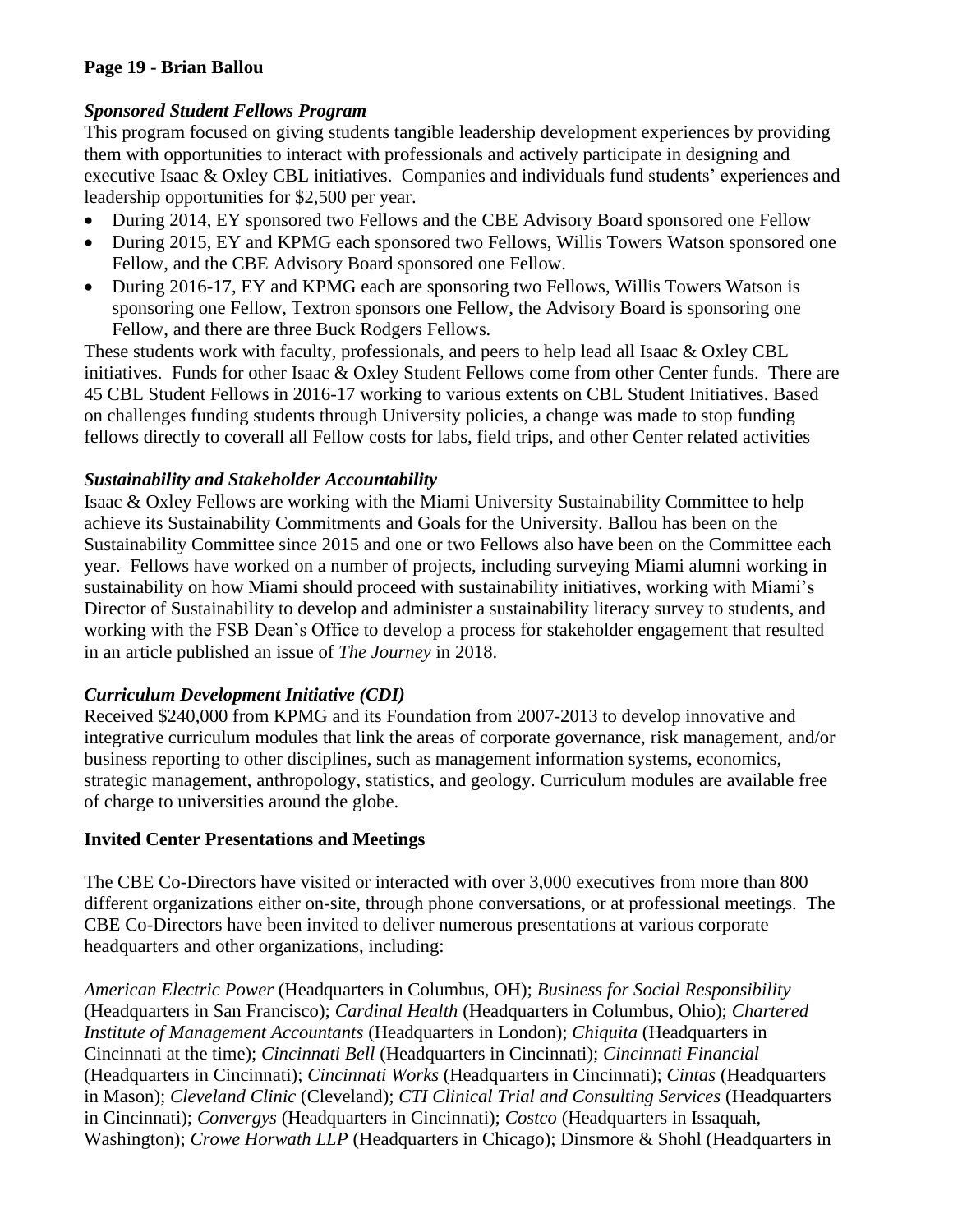## **Page 20 - Brian Ballou**

Cincinnati); *Duke Energy* (Headquarters in Charlotte, North Carolina); *DuPont* (Headquarters in Wilmington DE); *Eli Lilly* (Headquarters in Indianapolis); *Ernst & Young LLP* (U.S. Headquarters in Washington, D.C.); *Estee Lauder* (Headquarters in New York); *Federal Reserve Bank* (Cleveland); *Fifth Third Bank* (Headquarters in Cincinnati); *General Electric* (Cincinnati); *Generation Investment Management* (International Headquarters in London); *The House of Lords* (London); *Huntington Bank* (Headquarters in Columbus); *Institute of Chartered Accountants of England and Wales* (Headquarters in London); KPMG LLP (London); KPMG LLP (U.S. Headquarters in New York); *KPMG Risk Share Forum* (New York); *Kraft Foods* (Headquarters in Chicago); *Limited Brands* (Headquarters in Columbus, Ohio); *Macy's* (Headquarters in Cincinnati); *Bank of New York Mellon*  (Pittsburgh); *Nationwide* (Headquarters in Columbus, Ohio); *Nielson* (Cincinnati); *Northern Trust* (Headquarters in Chicago); *Prince of Wales Accounting for Sustainability Forum* (St. James's Palace in London); *Progressive Insurance* (Headquarters in Cleveland); *Schneider Electric* (North American Headquarters in Chicago); *Reuters* (New York); *Sogeti* (Headquarters in Dayton); *Sterling Partners* (Headquarters in Chicago); *The University of Hawaii and Chaminade College* (along with Congressman Michael Oxley in Honolulu); *U.S. Congress* (Washington, D.C.); *Walmart* (Global Headquarters in Bentonville, Arkansas)

# **SERVICE**

*Miami University*, All Isaac & Oxley CBL/CBE activities represent service and relationship building on behalf of one or more key Miami University stakeholders. Please see that section for descriptions of significant additional service activities.

# *Miami University*

- Sustainability Committee, 2015 2021. FSB representative member Committee (along with a CBL Fellow) that developed a Sustainability Plan for President Crawford in 2019, a follow-up recommendation for becoming Carbon Neutral in 2020 and worked with the Committee for the 2020 CBL Inter-Disciplinary Case Program involving suggestions for implementing the 2019 Sustainabilty Plan.
- Committee on Faculty Research, 2014-16. Member on committee serving as an alternate since Dan Heitger also on committee. Primary role is helping assess submissions for University research grant program.

# *Miami University,* Farmer School of Business

- FSB Divisional Promotion and Tenure Committee, 2019 Present and 2010 2013. Member of committee charged with providing feedback on promotion and tenure candidates to the Dean.
- FSB Dean's Search Committee 2019-2020. Member of ad how committee formed to work with the search firm to identify, interview, and recommend candidates to be brought to campus for the 2020 FSB Dean opening.
- FSB Research Committee, 2012-2019. Member and Chair (2015-19) of committee charged with recommending research grants and selecting FSB research awards to junior and senior faculty.
- FSB Finance Department Promotion & Tenure Committee, 2015-18. Member and Chair (2016 18). Asked to serve on this committee and then as chair based on challenges within the Finance Department, coupled with having an interim Chair of the Department during that time period. Presided over a number of challenging cases and worked carefully with other committee members external to the department and the Dean's Office to ensure a fair process was followed.
- FSB Teaching  $&$  Pedagogy Committee, 2016 2017. Member of committee charged with demonstrating and showcasing the innovative curriculum and pedagogy being taught across departments and faculty within the Farmer School.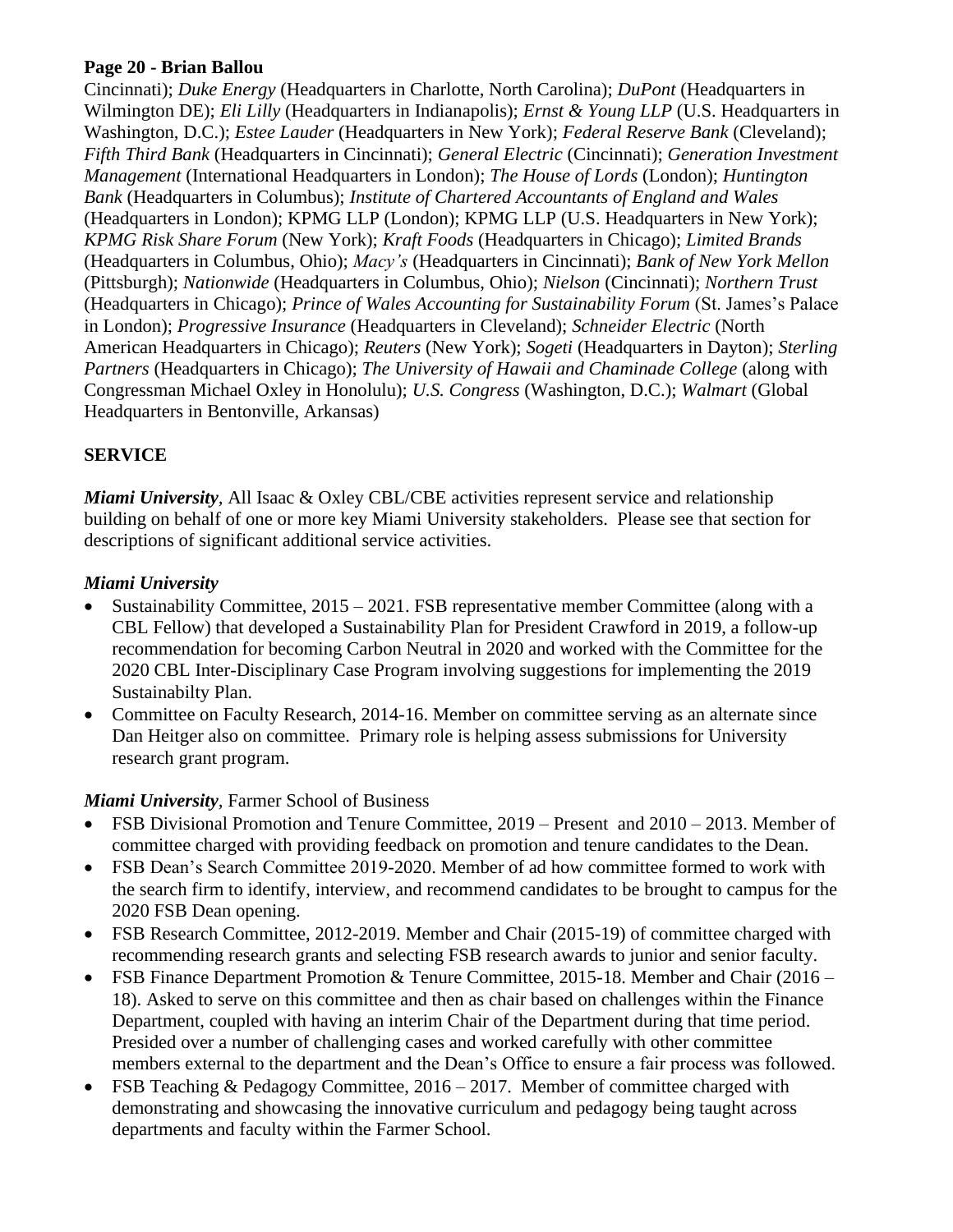# **Page 21 - Brian Ballou**

- Ad Hoc Professorship Committees, 2013 2018. Member of committee charged with assessing candidates for a number of available professorships, including those associated with FSB, Finance, Economics, and Accounting.
- Evaluation of Faculty Committee, 2010 2015. Member of committee charged with performing evaluations of department chairs and FSB administrators.
- Assessment Committee, 2007 2010. Member of committee charged with ensuring proper assessments are occurring from accreditation purposes.
- Business Honors Committee, 2004 2010. Member of committee charged with planning, developing, and implementing a Business Honors Program.

*Miami University*, Farmer School of Business, Department of Accountancy

- Curriculum Committee, 2007 Present. Chair of committee charged with assessing current curriculum as part of separate Department AACSB accreditation and proposing changes to curriculum for faculty deliberation and approval. Since 2013, this committee has been working diligently to adapt the curriculum to the emerging data-driven decision making environment
- Personnel Committee,  $2012 2013$ . Member of committee charged with overseeing and guiding the departmental recruiting process, as well as evaluation of tenure-track accounting faculty.
- Masters of Accountancy Graduate Program Faculty Director, 2010-2011. Faculty member in charge of Miami University's Masters of Accountancy graduate program.
- Strategic Planning Committee, 2004 2006 and 2013 present. Chair of committee charged with working with the faculty in creating, implementing, and monitoring a strategic plan for the department.
- Faculty Development Committee,  $2005 2010$ .

*Miami University, Department of Accountancy*, 2005-2007, 2009, 2013-19. Presented to the *Accounting Advisory Group* regarding the creation and subsequent activities of the Center for Business Leadership at Miami University and to update on the progress on the Department's curriculum evaluation and evolution to a data-driven decision-making environment.

Additional service work performed while at Auburn University and Michigan State University.

# **PROFESSIONAL AFFILIATIONS**

- Certified Public Accountant, State of Indiana, 1991
- American Accounting Association
- Auditing Section of the AAA
- Accounting, Behavior, and Organizations Section of AAA
- American Institute of Certified Public Accountants
- Institute of Internal Auditors
- Corporate Responsibility Officers Association